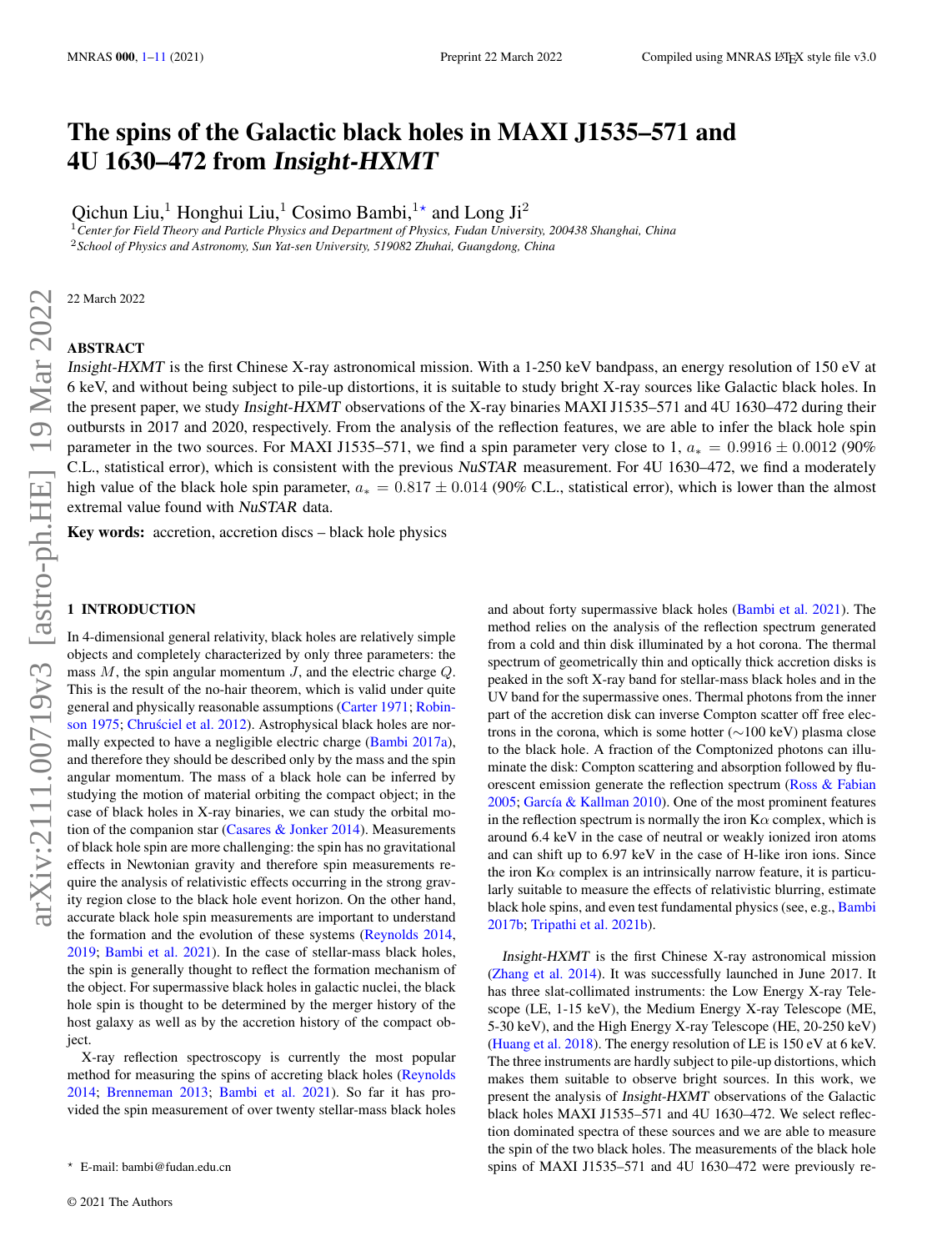ported by [Xu et al.](#page-9-14) [\(2018a\)](#page-9-14) and [King et al.](#page-9-15) [\(2014\)](#page-9-15), respectively, in both cases by analyzing NuSTAR data [\(Harrison et al.](#page-9-16) [2013\)](#page-9-16). Our work confirms the very high spin of the black hole in MAXI J1535– 571 found by [Xu et al.](#page-9-14) [\(2018a\)](#page-9-14), while we do not find a very high spin parameter for the black hole in 4U 1630–472 as reported in [King et al.](#page-9-15) [\(2014\)](#page-9-15).

The paper is organized as follows. In Section [2,](#page-1-0) we present the sources and the observations of our study. In Section [3,](#page-1-1) we report our spectral analysis. Discussion and conclusions are in Section [4.](#page-4-0)

#### <span id="page-1-0"></span>2 OBSERVATIONS AND DATA REDUCTION

Tab. [1](#page-2-0) shows the list of Insight-HXMT observations of black hole binaries as of 30 September 2021. Our goal is to select all possible Insight-HXMT data suitable to measure black hole spins from the analysis of reflection features and without an existing spin measurement in the literature. Unfortunately, most observations are unsuitable for this objective.

There are several observations of Cyg X-1 and GRS 1915+105, but there are no spectra with strong reflection features. In the case of MAXI J1348–630 and MAXI J1820+070, there are some Insight-HXMT spectra with reflection features, but the iron line is weak and/or not very broad, and eventually it is not possible to constrain the black hole spin. For GX 339–4, there are several Insight-HXMT observations of the 2021 outburst of this source, and their spectral analysis will be reported in another study (Liu et al., in preparation). Among the 42 observations of EXO 1846–031, there is only one observation showing reflection features, but it is too short and it is impossible to constrain the spin of the black hole. The spectra of Swift J1658.2–4242 are contaminated by some nearby sources, which cannot be removed and prevent any accurate analysis of the reflection features of this source. In the end, we found that black hole spin measurements from the analysis of relativistically blurred reflection features are only possible for MAXI J1535– 571 and 4U 1630–472. In particular, we found 8 observations of MAXI J1535–571 and 5 observations of 4U 1630–472 suitable for our study.

Tab. [2](#page-2-1) lists the black hole spin measurements obtained by the analysis of Insight-HXMT observations to date. There are two spin measurements obtained from the continuum-fitting method, namely the analysis of the thermal spectrum of the disk [\(Zhang et al.](#page-9-17) [1997;](#page-9-17) [Mc-](#page-9-18)[Clintock et al.](#page-9-18) [2014\)](#page-9-18). For GRS 1915+105, an estimate of the black hole spin has been inferred using QPOs, but there is not yet a common consensus on the exact mechanism responsible for QPOs, so that measurement should be taken with caution even if it agrees with previous measurements obtained from the continuum-fitting and the iron line methods. For MAXI J1535–571, [Kong et al.](#page-9-19) [\(2020\)](#page-9-19) analyze only one of the 8 Insight-HXMT observations of MAXI J1535–571, so they have a very low statistics.

## 2.1 Observations

The X-ray binary transient MAXI J1535–571 was discovered by MAXI [\(Matsuoka et al.](#page-9-20) [2009\)](#page-9-20) on 2 September 2017 [\(Nakahira](#page-9-21) [et al.](#page-9-21) [2018\)](#page-9-21). During the outburst, extremely bright radio and submm counterparts were detected, suggesting that the source is a lowmass X-ray binary with a black hole [\(Sridhar et al.](#page-9-22) [2019\)](#page-9-22). From the analysis of AstroSat data, [Sridhar et al.](#page-9-22) [\(2019\)](#page-9-22) inferred the black hole mass  $M = (10.4 \pm 0.6)$   $M_{\odot}$  and the distance from us  $D = 5.4^{+1.8}_{-1.1}$  kpc.

4U 1630–472 is a recurrent black hole X-ray binary. It was discovered by the Vela 5B and Uhuru satellites in 1969 [\(Priedhorsky](#page-9-23) [1986;](#page-9-23) [Jones et al.](#page-9-24) [1976\)](#page-9-24) and has regular outbursts of 100-200 days followed by quiescent periods of about 500 days [\(Tetarenko et al.](#page-9-25) [2016\)](#page-9-25). The hydrogen column density along its line of sight is very high, probably close to  $10^{23}$  cm<sup>-2</sup> [\(Gatuzz et al.](#page-9-26) [2019\)](#page-9-26), which prevents a dynamical measurement of the mass of the black hole from the study of the motion of the companion star. From the scaling of the photon index with the mass accretion rate, [Seifina et al.](#page-9-27) [\(2014\)](#page-9-27) inferred a black hole mass around 10  $M_{\odot}$ . IR observations suggest a distance of 10-11 kpc from us [\(Augusteijn et al.](#page-9-28) [2001;](#page-9-28) [Seifina et al.](#page-9-27) [2014\)](#page-9-27).

Tab. [3](#page-2-2) shows the observations of MAXI J1535–571 and 4U 1630– 472 analyzed in our work. Our selection criterion is based on the equivalent width of the iron line, which we require to be larger than 50 eV. For MAXI J1535–571, we found 8 Insight-HXMT observations (out of 18) with strong reflection features that meet our selection criterion. However, some observations are consecutive or almost consecutive. After checking the absence of variability in the flux and hardness of the source in the consecutive observations (see the fourth and fifth columns in Tab. [3\)](#page-2-2), we merged them together into three spectra as shown in Tab. [3.](#page-2-2) Fig. [1](#page-3-0) shows the hardnessintensity diagram (HID) of the 2017 outburst of the source obtained from the MAXI observations and the location of our three Insight-HXMT spectra. Obs 1 is at the end of hard state and overlaps with the NuSTAR observation analyzed in  $Xu$  et al. [\(2018a\)](#page-9-14). In obs 2 and obs 3, the source is in the intermediate state. In the case of 4U 1630– 472, we found 5 observations (out of 51) with some reflection features. These observations are short and almost consecutive. Since the source does not show any variability in flux and hardness during the two day period of these observations (see, again, the fourth and fifth columns in Tab. [3\)](#page-2-2), we merged them into a single spectrum. Fig. [2](#page-3-1) shows the HID of the 2020 outburst of 4U 1630–472 as inferred from MAXI and the red start shows the position of the Insight-HXMT spectrum. The source was in the intermediate state.

#### 2.2 Data Reduction

Following the official user guide<sup>[1](#page-1-2)</sup>, we extracted spectra using the software HXMTDAS  $v2.04$  $v2.04$  $v2.04$  and the pipeline<sup>2</sup>. We also used the latest calibration database CALDBV v2.05. The criteria for estimating good time intervals is as follows: 1) the elevation angle is larger than 10 degree; 2) the geomagnetic cutoff rigidity is larger than 8 GeV; 3) the pointing offset angle is smaller than 0.1 degree; 4) at least 300 s away from the South Atlantic Anomaly (SAA). The spectral backgrounds were calculated by using the tools LEBKGMAP, MEBKGMAP, and HEBKGMAP [\(Liao et al.](#page-9-29) [2020b;](#page-9-29) [Guo et al.](#page-9-30) [2020;](#page-9-30) [Liao et al.](#page-9-31) [2020a\)](#page-9-31).

## <span id="page-1-1"></span>3 SPECTRAL ANALYSIS

For the spectral analysis of MAXI J1535–571 and 4U 1630–472, we consider the energy bands 2-8 keV (LE), 10-20 keV (ME), and 30-80 keV (HE). The XSPEC v12.10.1s software package [\(Arnaud](#page-9-32) [1996\)](#page-9-32) is used in our work. We bin the Insight-HXMT spectra in

<span id="page-1-3"></span><span id="page-1-2"></span><sup>1</sup> <http://hxmten.ihep.ac.cn/SoftDoc.jhtml>

<sup>2</sup> [http://code.ihep.ac.cn/jldirac/insight-hxmt-code-collection/-](http://code.ihep.ac.cn/jldirac/insight-hxmt-code-collection/-/blob/master/version2.04/HXMT_analysis_2.04_2020.py)

[<sup>/</sup>blob/master/version2.04/HXMT\\_analysis\\_2.04\\_2020.py](http://code.ihep.ac.cn/jldirac/insight-hxmt-code-collection/-/blob/master/version2.04/HXMT_analysis_2.04_2020.py)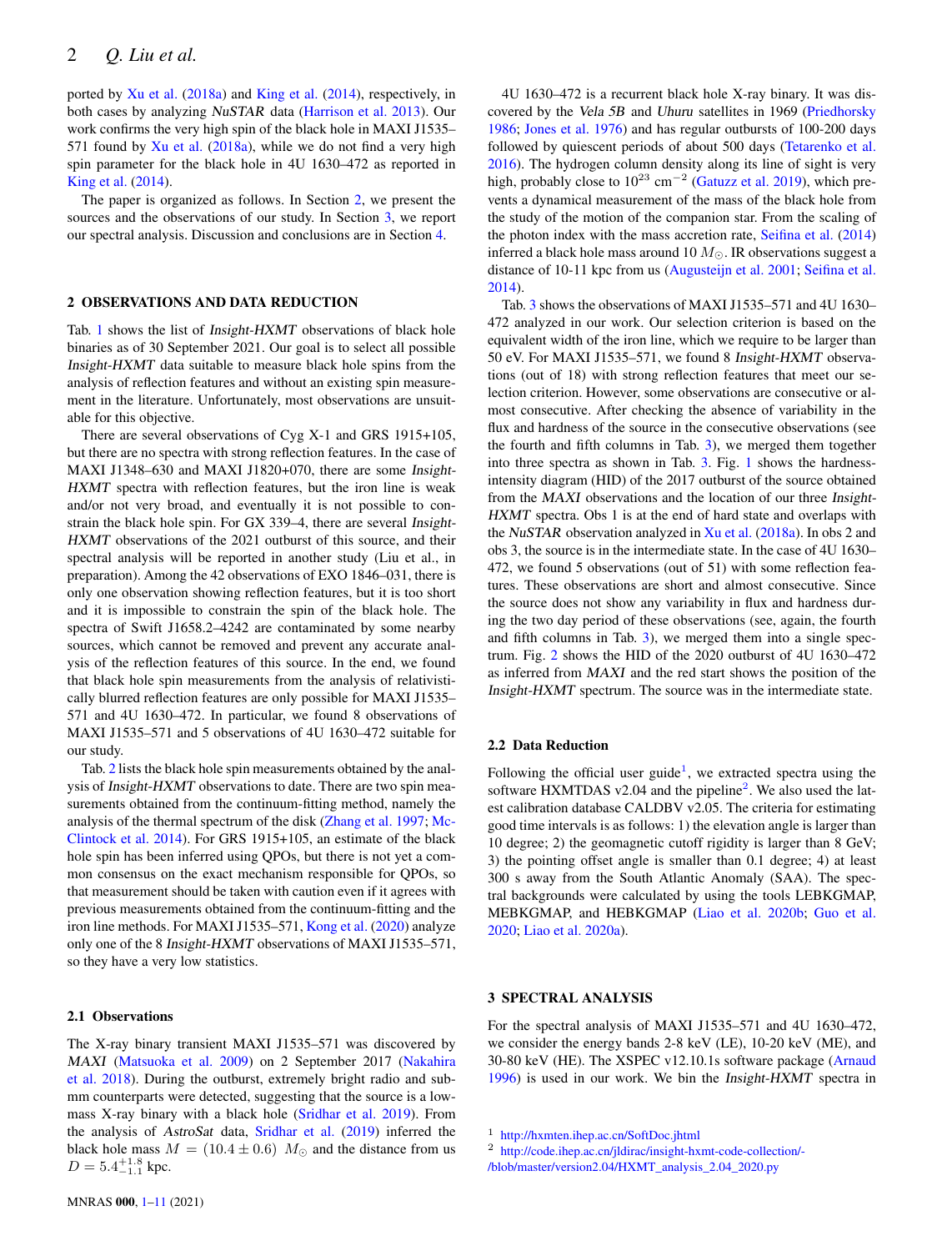| Source             | Number of observations | Total exposure time (ks) |  |
|--------------------|------------------------|--------------------------|--|
| 4U 1543-47         | 51                     | 1070                     |  |
| 4U 1630-472        | 55                     | 700                      |  |
| $Cyg X-1$          | 140                    | 1840                     |  |
| EXO 1846-031       | 42                     | 800                      |  |
| GRS 1716-249       | $\mathfrak{D}$         | 250                      |  |
| GRS 1915+105       | 150                    | 2600                     |  |
| GX 339-4           | 128                    | 1930                     |  |
| H 1743-322         | 40                     | 440                      |  |
| MAXI J1348-630     | 126                    | 2620                     |  |
| MAXI J1535-571     | 18                     | 430                      |  |
| MAXI J1543-564     | 1                      | 80                       |  |
| MAXI J1727-203     | 3                      | 30                       |  |
| MAXI J1820+070     | 146                    | 2560                     |  |
| Swift J1658.2-4242 | 23                     | 470                      |  |
| Swift J1728.9-3613 | 23                     | 250                      |  |

<span id="page-2-0"></span>Table 1. Summary of the Insight-HXMT observations of black hole binaries as of 30 September 2021.

<span id="page-2-1"></span>Table 2. Summary of black hole spin measurements with *Insight-HXMT* data as of 30 September 2021. CFM = continuum-fitting method; XRS = X-ray reflection spectroscopy; QPOs = Quasi-periodic oscillations.

| Source         | Spin measurement                   | Method      | Reference                  |
|----------------|------------------------------------|-------------|----------------------------|
| $Cyg X-1$      | $> 0.967(3-\sigma)$                | <b>CFM</b>  | Zhao et al. $(2020)$       |
| GRS 1915+105   | $0.99836 \pm 0.00028$ (90% C.L.)   | <b>OPOs</b> | Liu et al. (2021)          |
| GX 339-4       | $> 0.88$ (90% C.L.)                | <b>XRS</b>  | Liu et al., in preparation |
| MAXI J1535-571 | $0.7^{+0.2}_{-0.3}$ (90% C.L.)     | <b>XRS</b>  | Kong et al. (2020)         |
| MAXI J1820+070 | $0.2^{+0.2}_{-0.3}$ (1- $\sigma$ ) | <b>CFM</b>  | Guan et al. (2021)         |
| MAXI J1820+070 | $0.14 \pm 0.09$ (1- $\sigma$ )     | <b>CFM</b>  | Zhao et al. (2021)         |

<span id="page-2-2"></span>Table 3. Summary of the Insight-HXMT observations of MAXI J1535–571 and 4U 1630–472 analyzed in the present work. The observation IDs are in the form P011453500XXX (for MAXI J1535–572) or P020503000XXX (for 4U 1630–472). In the table, we only report the last three digits of the observation IDs. The last two columns report, respectively, the exposure and the LE count rate of the merged spectra.

| Source         | <b>Obs</b>                           | Obs ID                          | Count rate $(s^{-1})$<br>$(2-10 \text{ keV})$ | Hardness<br>$(4-10 \text{ keV}/2-4 \text{ keV})$ | Obs date                                                                | LE/ME/HE exposure (ks)             | LE count rate $(s^{-1})$ |
|----------------|--------------------------------------|---------------------------------|-----------------------------------------------|--------------------------------------------------|-------------------------------------------------------------------------|------------------------------------|--------------------------|
| MAXI J1535-571 | obs <sub>1</sub>                     | 101<br>102<br>103<br>106        | 243.2<br>251.1<br>262.6<br>294.5              | 1.16<br>1.15<br>1.15<br>1.14                     | 2017 Sept 6<br>2017 Sept 6<br>2017 Sept 6<br>2017 Sept 6                | 4.61/6.84/3.38                     | 255.9                    |
|                | obs <sub>2</sub><br>obs <sub>3</sub> | 107<br>144<br>145<br>301        | 301.4<br>1002<br>1020<br>1127                 | 1.15<br>0.78<br>0.78<br>0.83                     | 2017 Sept 7<br>2017 Sept 12<br>2017 Sept 12<br>2017 Sept 15             | 4.32/10.37/11.01<br>0.60/3.38/1.64 | 981.7<br>1085            |
| 4U 1630-472    | obs <sub>1</sub>                     | 101<br>102<br>201<br>202<br>203 | 55.9<br>56.6<br>57.8<br>58.9<br>59.2          | 1.17<br>1.18<br>1.17<br>1.18<br>1.19             | 2020 Mar 19<br>2020 Mar 19<br>2020 Mar 20<br>2020 Mar 20<br>2020 Mar 20 | 13.87/17.95/17.23                  | 56.03                    |

order to reach a minimal signal-to-noise ratio of 25. We adopt abundances from [Wilms et al.](#page-9-35) [\(2000\)](#page-9-35) and cross sections from [Verner et al.](#page-9-36) [\(1996\)](#page-9-36). In what follows, the uncertainties on the estimates of the model parameters are at the 90% confidence level and only include the statistical errors.

#### 3.1 MAXI J1535–571

First, we fit the three spectra together with an absorbed continuum from thermal Comptonization (Model 0); in XSPEC language, the model is constant\*tbabs\*nthcomp. The multiplicative constant is the cross-calibration constant among the three instruments, LE, ME, and HE. tbabs describes the Galactic absorption [\(Wilms](#page-9-35) [et al.](#page-9-35) [2000\)](#page-9-35) and has only one free parameter, the hydrogen column density,  $N_{\rm H}$ . nthcomp describes the Comptonized photons from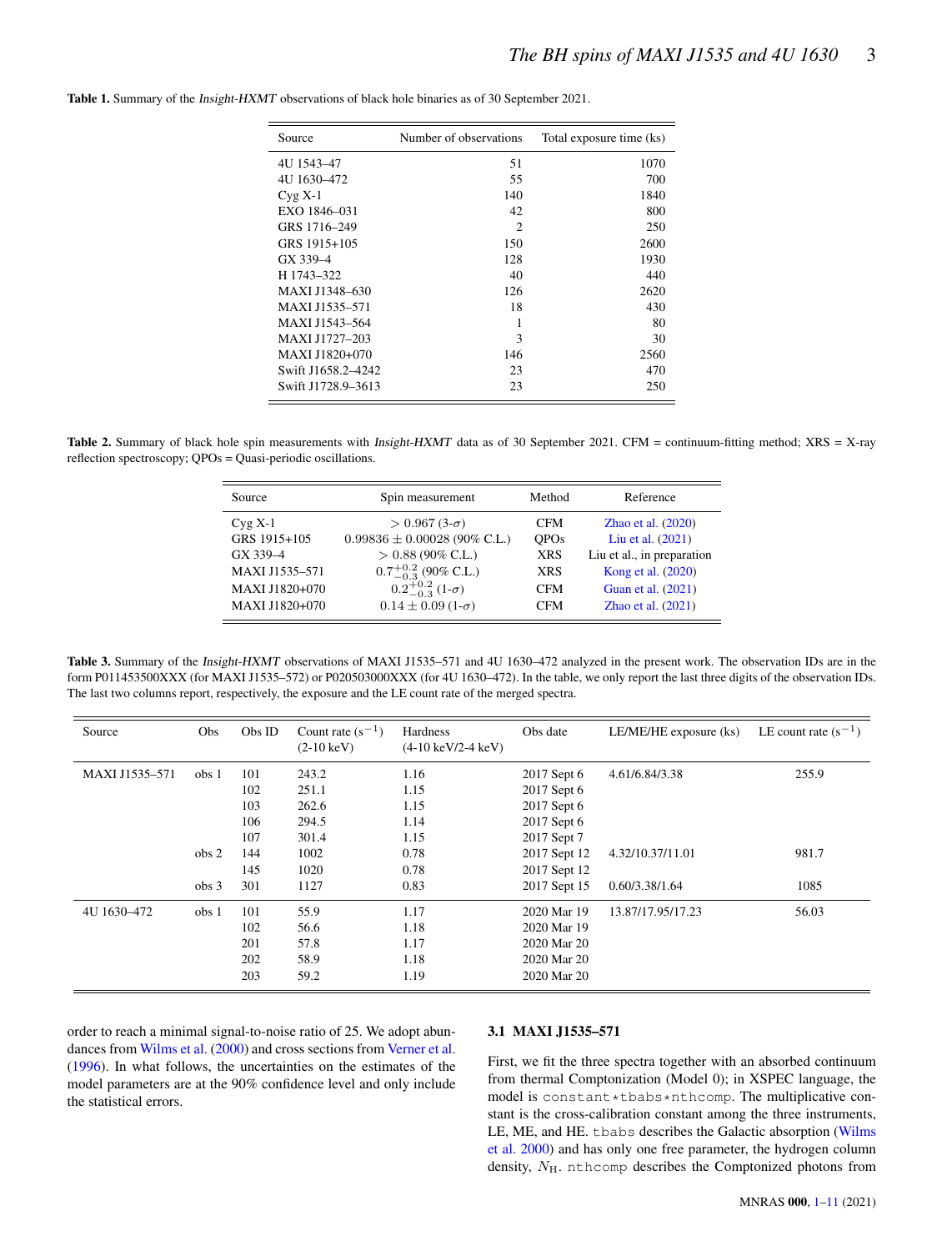

Figure 1. HID for the 2017 outburst of MAXI J1535–571 from MAXI/GSC (2-20 keV). The red, purple, and blue stars mark the observations analyzed in this work.



Figure 2. HID for the 2020 outburst of 4U 1630–472 from MAXI/GSC (2- 20 keV). The red star marks the observation analyzed in this work.

the corona [\(Zdziarski et al.](#page-9-37) [1996;](#page-9-37) Życki et al. [1999\)](#page-10-3). We have three free parameters in nthcomp: the temperature of the seed photons from the disk,  $kT_{\text{bb}}$ , the temperature of the electron in the corona,  $kT_e$ , and the power-law photon index, Γ. Fig. [3](#page-3-2) shows the resulting data to best-fit ratio, where we can see a broad iron line peaked at 6- 7 keV in the three spectra. The best-fit has  $\chi^2_{\nu} = 8245.95/2529 =$ 3.26056.

To improve the fit, we add the model diskbb [\(Mitsuda et al.](#page-9-38) [1984\)](#page-9-38), which describes the thermal spectrum of a thin accretion disk. This is our Model 1. We link the value of the inner temperature of the disk  $kT_{\text{in}}$  in diskbb with the temperature of the seed photons  $kT_\mathrm{bb}$  in <code>nthcomp.</code> We find  $\chi^2_\nu = 6703.98/2526 = 2.65399,$  and thus  $\Delta \chi^2 = -1541.97$  with respect to Model 0.

For our Model 2, we add the reflection spectrum of the accretion disk. We use relxillCp [\(Dauser et al.](#page-9-39) [2013;](#page-9-39) [García et al.](#page-9-40) [2013,](#page-9-40) [2014\)](#page-9-41) and our total model is constant\*tbabs\*(diskbb+relxillCp). relxillCp includes nthcomp when the reflection fraction  $R_f$  is positive, so we remove nthcomp from the total model. The spacetime is described by the dimensionless black hole spin parameter  $a_{*}$ , while the black hole mass does not directly enter the calculations



<span id="page-3-2"></span><span id="page-3-0"></span>Figure 3. Data to best-fit model ratios for obs 1 (top quadrant), obs 2 (central quadrant), and obs 3 (bottom quadrant) of Model 0 of MAXI J1535–571. Black, red, and green crosses are, respectively, for LE, ME, and HE data. In all observations we see a broad iron line peaked at 6-7 keV.

of the reflection spectrum and therefore it is not a parameter of relxillCp. The black hole spin  $a_*$ , the inclination angle of the disk with respect to our line of sight  $i$ , and the iron abundance of the disk  $A_{\text{Fe}}$  are left free in the fit and we impose they do not change values over the three spectra. The inner edge of the accretion disk  $R_{\rm in}$  is assumed to be at the innermost stable circular orbit (ISCO) of the spacetime, so it is not a free parameter in our fit and depends only on the value of the black hole spin  $a<sub>*</sub>$ , as it is measured in units of the black hole gravitational radius  $r_g = G_N M/c^2$ . The outer edge of the accretion disk  $R_{\text{out}}$  is fixed to 400  $r_{\text{g}}$ . For the emissivity profile of the accretion disk, we adopt a broken power-law, so we have three parameters: the inner emissivity index  $q_{\text{in}}$ , the outer emissivity index  $q_{\text{out}}$ , and the breaking radius  $R_{\text{br}}$ . For obs 1, we find that a simple power-law is enough, so we set  $q_{\text{out}} = q_{\text{in}}$  and we have only one free parameter. For obs 2 and obs 3, we find that a broken power-law provides a better fit than a power-law and we thus leave  $q_{\text{in}}$ ,  $q_{\text{out}}$ , and  $R_{\text{br}}$  free. The ionization parameter of the disk  $\xi$  is left free in the fit and allowed to vary over obs 1, 2, and 3. Since relxillCp includes nthcomp, the model has also the photon index  $\Gamma$  and the temperature of the electrons in the corona  $kT_e$ .

<span id="page-3-1"></span>Tab. [4](#page-4-1) shows the best-fit values for Model 2. The spectra and the data to best-fit model ratios for obs 1-3 are presented in Fig. [4.](#page-5-0) Compared to Model 1,  $\Delta \chi^2 = -4036.55$  and  $\chi^2 = 1.06527$ . Our measurements of the black hole spin parameter and of the inclination angle of the disk are, respectively,  $a_* = 0.9916 \pm 0.0012$  and  $i = 74.2^{+0.6}_{-0.7}$  deg. We note that  $N_{\rm H}$  in tbabs is left free in the fit and allowed to vary among the three spectra; moreover, we find a higher (about double) value with respect that found in [Miller et al.](#page-9-42) [\(2018\)](#page-9-42) with NICER data and in [Sridhar et al.](#page-9-22) [\(2019\)](#page-9-22) with AstroSat data. According to [Miller et al.](#page-9-43) [\(2009\)](#page-9-43), variations in the very soft X-ray band of the spectrum are not due to evolution in neutral photoelectric absorption, even if it is common to allow  $N_{\rm H}$  to vary in modeling multiple spectra. However, in MAXI J1535–571 the inclination angle of the disk is very high, which is not the case for the sources analyzed in [Miller et al.](#page-9-43) [\(2009\)](#page-9-43), so we may have a variable intrinsic absorption due to wind/outflow from the disk. In our fit, tbabs is used to model even such a variable intrinsic absorption, which can vary over quite short timescales. In this regard, we note that the estimate of  $N_H$  in [Xu et al.](#page-9-14) [\(2018a\)](#page-9-14) with NuSTAR data is consistent with our measurements and that the NuSTAR observation analyzed in  $Xu$  et al. [\(2018a\)](#page-9-14) overlaps with our obs 1. Following an agnostic approach, we consider also the possibility of a constant  $N_{\rm H}$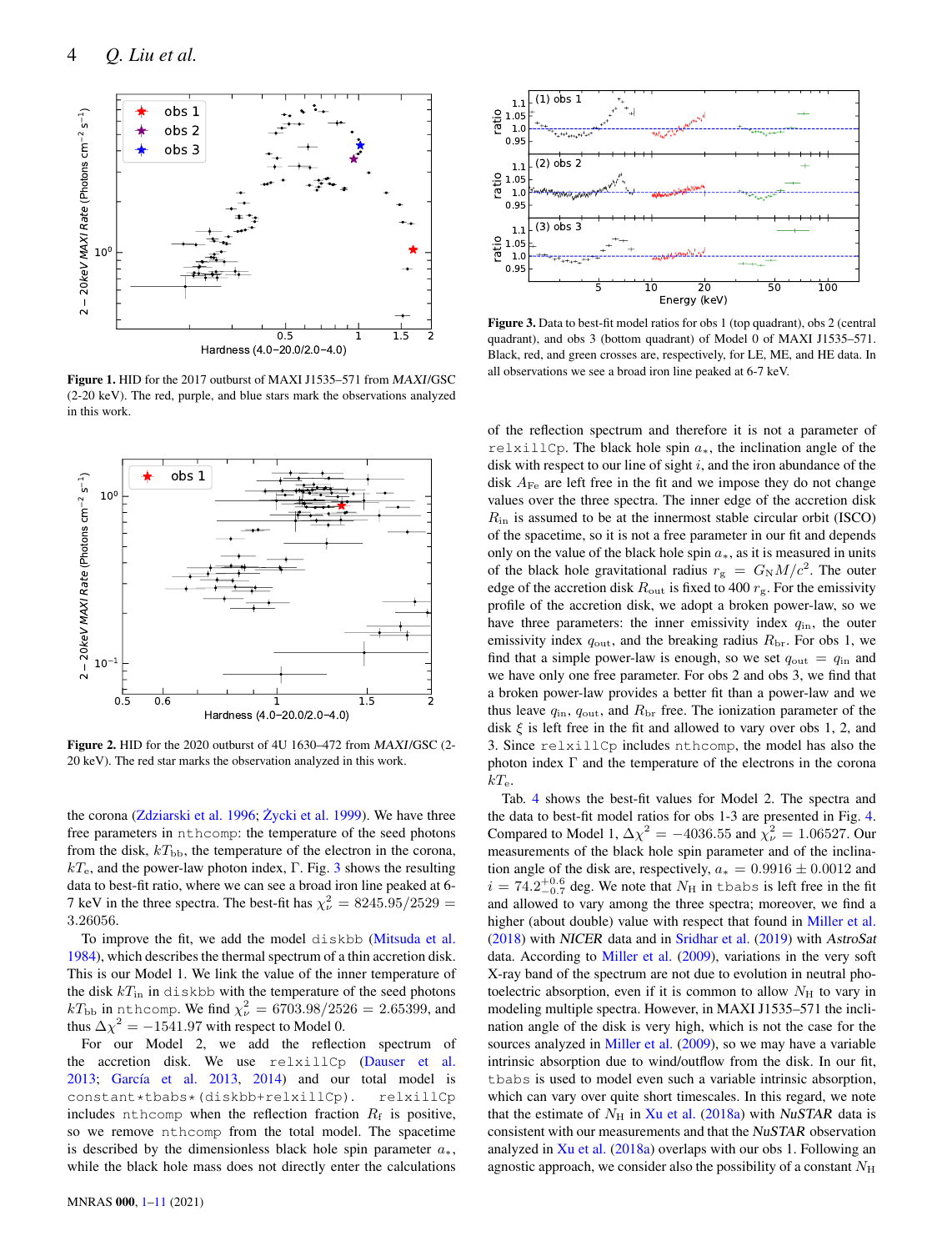<span id="page-4-1"></span>

| Table 4. Summary of the best-fit values of Model 2, Model 2d, and Model 3 of MAXI J1535–571. The reported uncertainties correspond to the 90% confidence                                                           |
|--------------------------------------------------------------------------------------------------------------------------------------------------------------------------------------------------------------------|
| level for one relevant parameter ( $\Delta \chi^2 = 2.71$ ). We note that $q_{\rm in}$ is allowed to vary from 0 to 10 in the fit, $A_{\rm Fe}$ from 0.5 to 10, log $n_{\rm e}$ from 15 to 19, and kT <sub>e</sub> |
| from 1 to 400 keV; in some observations, the fit is stuck at one of the boundaries of the parameter and there is no upper/lower uncertainty.                                                                       |

|                                                  | Model 2                          |                                               |                                    | Model 2d                       |                                 |                                     | Model 3                          |                                                  |                                 |
|--------------------------------------------------|----------------------------------|-----------------------------------------------|------------------------------------|--------------------------------|---------------------------------|-------------------------------------|----------------------------------|--------------------------------------------------|---------------------------------|
| Parameter                                        | obs 1                            | obs 2                                         | obs 3                              | obs 1                          | obs 2                           | obs 3                               | obs 1                            | obs 2                                            | obs <sub>3</sub>                |
| tbabs                                            |                                  |                                               |                                    |                                |                                 |                                     |                                  |                                                  |                                 |
| $N_{\rm H}$ [10 <sup>22</sup> cm <sup>-2</sup> ] | $6.39_{-0.14}^{+0.21}$           | $6.05_{-0.05}^{+0.07}$                        | $7.19^{+0.24}_{-0.12}$             | $7.32^{+0.12}_{-0.11}$         | $6.53^{+0.08}_{-0.09}$          | $7.47^{+0.20}_{-0.12}$              | $6.40_{-0.22}^{+0.19}$           | $5.99_{-0.07}^{+0.09}$                           | $7.12^{+0.26}_{-0.19}$          |
| diskbb                                           |                                  |                                               |                                    |                                |                                 |                                     |                                  |                                                  |                                 |
| $T_{\text{in}}$ [keV]                            | $0.269^{+0.016}_{-0.016}$        | $0.225_{-0.014}^{+0.015}$                     | $0.230^{+0.014}_{-0.014}$          | $0.204^{+0.005}_{-0.011}$      | $0.198^{+0.008}_{-0.006}$       | $0.193^{+0.006}_{-0.010}$           | $0.269^{+0.014}_{-0.015}$        | $0.220^{+0.015}_{-0.014}$                        | $0.227^{+0.014}_{-0.015}$       |
| Norm                                             | $8^{+5}_{-3}\cdot 10^5$          | $1.1^{+0.6}_{-0.5} \cdot 10^7$                | $2.4^{+2.0}_{-0.9} \cdot 10^7$     | $1.7^{+0.9}_{-0.6} \cdot 10^7$ | $5.0^{+1.6}_{-1.7}\cdot10^{7}$  | $16^{+10}_{-5} \cdot 10^7$          | $7.8^{+4.7}_{-2.5}\cdot10^{5}$   | $1.3^{+1.2}_{-0.6} \cdot 10^7$                   | $2.7^{+2.1}_{-1.1}\cdot10^{7}$  |
|                                                  |                                  |                                               |                                    |                                |                                 |                                     |                                  |                                                  |                                 |
| relxillCp                                        |                                  |                                               |                                    |                                |                                 |                                     |                                  |                                                  |                                 |
| relxillD                                         |                                  |                                               |                                    |                                |                                 |                                     |                                  |                                                  |                                 |
| $q_{\rm in}$                                     | $1.83^{+0.07}_{-0.07}$           | $10.0 - 0.3$                                  | $10.0 - 0.9$                       | $1.99^{+0.04}_{-0.04}$         | $10.00 - 0.15$                  | $10.00 - 0.17$                      | $1.79^{+0.07}_{-0.07}$           | $10.0_{-1.4}$                                    | $9.8^{+0.2}_{-1.6}$             |
| $q_{\text{out}}$                                 | $= q_{\rm in}$                   | $0.8^{+0.3}_{-0.4}$                           | $1.1^{+0.4}_{-1.2}$                | $= q_{\rm in}$                 | $1.12^{+0.10}_{-0.14}$          | $0.19^{+0.16}_{-0.09}$              | $= q_{\rm in}$                   | $0.6 \substack{+0.5 \\ -0.6}$                    | $1.0^{+0.6}_{-1.0}$             |
| $R_{\rm br}$ [ $r_{\rm g}$ ]                     |                                  | $4.1^{+1.2}_{-0.4}$                           | $3.6\substack{+1.6\\-0.6}$         |                                | $3.65^{+0.26}_{-0.06}$          | $5.5^{+\check{0}.\check{3}}_{-0.2}$ |                                  | $3.8^{+1.8}_{-1.5}$                              | $3.3^{+3.1}_{-0.9}$             |
| $a_*$                                            |                                  | $0.9916_{-0.0012}^{+0.0012}$                  |                                    |                                | $0.996^{+0.002}_{-0.002}$       |                                     |                                  | $0.9978^{\mathrm {+0.0002}}_{\mathrm {-0.0081}}$ |                                 |
| $i$ [deg]                                        |                                  | $74.2^{+0.6}_{-0.7}$                          |                                    |                                | $74.2^{+0.7}_{-0.8}$            |                                     |                                  | $76.4^{+0.6}_{-2.1}$                             |                                 |
| $\alpha_{13}$                                    |                                  |                                               |                                    |                                |                                 |                                     |                                  | $-0.24^{+0.12}_{-0.04}$                          |                                 |
| $A_{\rm Fe}$                                     |                                  | $0.51^{+0.05}_{-0.01}$                        |                                    |                                | $0.50^{+0.02}$                  |                                     |                                  | $0.50^{+0.04}$                                   |                                 |
| $\log \xi$ [erg cm s <sup>-1</sup> ]             | $3.02^{+0.05}_{-0.08}\,$         | $2.43_{-0.04}^{+0.05}$                        | $2.69^{+0.03}_{-0.06}$             | $2.13^{+0.04}_{-0.03}$         | $2.30\substack{+0.02 \\ -0.07}$ | $2.40^{+0.04}_{-0.09}$              | $3.02^{+0.05}_{-0.08}\,$         | $2.43^{+0.05}_{-0.04}$                           | $2.70\substack{+0.02 \\ -0.05}$ |
| г                                                | $1.89^{+0.02}_{-0.02}$           | $2.571_{-0.004}^{+0.004}$                     | $2.581\substack{+0.006 \\ -0.008}$ | $2.152^{+0.005}_{-0.006}$      | $2.690^{+0.005}_{-0.003}$       | $2.672_{-0.008}^{+0.005}$           | $1.89^{+0.02}_{-0.02}$           | $2.570^{+0.004}_{-0.008}$                        | $2.579^{+0.008}_{-0.010}$       |
| $kT_e$ [keV]                                     | $36^{+3}_{-2}$                   | $400 - 132$                                   | $400 - 128$                        | $\overline{\phantom{a}}$       | $\overline{\phantom{a}}$        | $\qquad \qquad -$                   | $36^{+3}_{-3}$                   | $400 - 64$                                       | $400 - 114$                     |
| $E_{\rm cut}$ [keV]                              |                                  |                                               |                                    | $300*$                         | $300*$                          | $300*$                              |                                  |                                                  | $\overline{\phantom{a}}$        |
| $\log n_e \text{ [cm}^{-3}$ ]                    | $15*$                            | $15*$                                         | $15*$                              | $15.000^{+0.009}$              | $18.02^{+0.49}_{-0.15}$         | $18.08^{+0.02}_{-0.91}$             | $15*$                            | $15*$                                            | $15*$                           |
| $R_{\rm f}$                                      | $0.35 \substack{+0.05 \\ -0.04}$ | $0.319^{\mathrm {+0.011}}_{\mathrm {-0.012}}$ | $0.52 \substack{+0.03 \\ -0.03}$   | $0.584^{+0.015}_{-0.015}$      | $0.52^{+0.02}_{-0.10}$          | $0.72 \substack{+0.04 \\ -0.03}$    | $0.36 \substack{+0.06 \\ -0.05}$ | $0.320^{+0.015}_{-0.017}$                        | $0.52^{+0.04}_{-0.05}$          |
| Norm                                             | $0.053^{+0.007}_{-0.006}$        | $0.530^{+0.005}_{-0.005}$                     | $0.559^{+0.016}_{-0.017}$          | $0.0871^{+0.0007}_{-0.0007}$   | $0.767^{+0.010}_{-0.007}$       | $0.655_{-0.013}^{+0.012}$           | $0.053_{-0.003}^{+0.005}$        | $0.528^{+0.008}_{-0.009}$                        | $0.554^{+0.016}_{-0.019}$       |
| constant                                         |                                  |                                               |                                    |                                |                                 |                                     |                                  |                                                  |                                 |
| LE                                               | $1^*$                            | $1^*$                                         | $1*$                               | $1^*$                          | $1^*$                           | $1^*$                               | $1^*$                            | $1^*$                                            | $1*$                            |
| ME                                               | $1.043_{-0.009}^{+0.013}$        | $0.962^{+0.006}_{-0.004}$                     | $0.981^{+0.011}_{-0.006}$          | $1.027^{+0.005}_{-0.006}$      | $0.961_{-0.004}^{+0.002}$       | $0.954_{-0.007}^{+0.005}$           | $1.040^{+0.014}_{-0.008}$        | $0.962^{+0.004}_{-0.004}$                        | $0.980^{+0.009}_{-0.005}$       |
| HE                                               | $1.215_{-0.018}^{+0.020}$        | $0.954_{-0.008}^{+0.007}$                     | $1.013_{-0.013}^{+0.013}$          | $1.180^{+0.013}_{-0.013}$      | $0.980^{+0.004}_{-0.007}$       | $1.008^{+0.008}_{-0.012}$           | $1.208^{+0.020}_{-0.017}$        | $0.954_{-0.008}^{+0.008}$                        | $1.013_{-0.012}^{+0.015}$       |
| $\chi^2/\nu$                                     |                                  | 2667.43/2504                                  |                                    |                                | 2790.28/2504                    |                                     |                                  | 2663.40/2503                                     |                                 |
|                                                  |                                  | $=1.06527$                                    |                                    |                                | $=1.11433$                      |                                     |                                  | $=1.06408$                                       |                                 |

to check its impact on our measurements. If we repeat the analysis with  $N<sub>H</sub>$  free but constant over the three observations, we get a slightly worse fit ( $\chi^2 = 2704.68$ ) but the measurements of the model parameters are consistent with those reported in Tab. [4.](#page-4-1) If we repeat the fit with  $N_{\rm H} = 3 \cdot 10^{22} \text{ cm}^{-2}$  frozen for all observations, we cannot fit the data well ( $\chi^2 = 4957.78$ ) and we have prominent residuals in the LE data. If the discrepancy between our estimate of  $N_H$  and that reported by [Miller et al.](#page-9-42) [\(2018\)](#page-9-42) and [Sridhar et al.](#page-9-22) [\(2019\)](#page-9-22) is not related to variable intrinsic absorption, it may be due to some unknown systematic effect, but we note that this does not have a significant impact on our estimates of the black hole spin parameter and inclination angle of the disk.

Last, we consider the possibility of the presence of a distant reflector and we add xillverCp [\(García & Kallman](#page-9-10) [2010\)](#page-9-10) to the total model of Model 2. We impose that the distant reflector is neutral and we fix  $\log \xi = 0$ . However, we find that this new model does not improve the fit and  $\chi^2_{\nu} = 2666.51/2501 = 1.06618$ , so we do not report here its results and our final model remain Model 2.

## 3.2 4U 1630–472

As in the case of MAXI J1535–571, even for the spectrum of 4U 1630–472 we start with an absorbed continuum from thermal Comptonization and the XSPEC model is constant\*tbabs\*nthcomp (Model 0). We find  $\chi^2_{\nu}$  =  $9294.76/815 = 11.4046.$ 

In our Model 1, we add diskbb to include the thermal spectrum from the disk and the fit improves significantly with  $\chi^2_{\nu}$  =  $1100.88/814 = 1.35244 \; (\Delta \chi^2 = -8193.88 \; \text{with respect to}$ Model 0). The data to best-fit ratio of Model 1 is shown in Fig. [5.](#page-5-1)

For Model 2, we add a relativistically blurred reflection component with relxillCp and our total model becomes constant\*tbabs\*(diskbb+relxillCp). The emissivity profile of the accretion disk is still modeled with a broken powerlaw and we have three free parameters in the fit; namely  $q_{\text{in}}$ ,  $q_{\text{out}}$ , and  $R_{\rm br}$ . We find  $\chi^2_{\nu} = 937.00/804 = 1.1654 \left(\Delta \chi^2 = -163.88\right)$ with respect to Model 1). Fig. [6](#page-5-2) shows the model and the data to best-fit ratio. The estimates of the model parameters are reported in Tab. [5.](#page-6-0) Our measurements of the dimensionless black hole spin parameter and inclination angle of the disk are, respectively,  $a_*$  =  $0.817 \pm 0.014$  and  $i = 4^{+6}_{-}(B)$  at 90% confidence level, where (B) simply indicates that we reach the lower boundary  $i = 0$  deg.

# <span id="page-4-0"></span>4 DISCUSSIONS AND CONCLUSIONS

#### 4.1 MAXI J1535–571

In the previous section, we fit the Insight-HXMT spectra of MAXI J1535–571 assuming a broken power-law emissivity profile. Our final estimates of the black hole spin parameter  $a_*$  and of the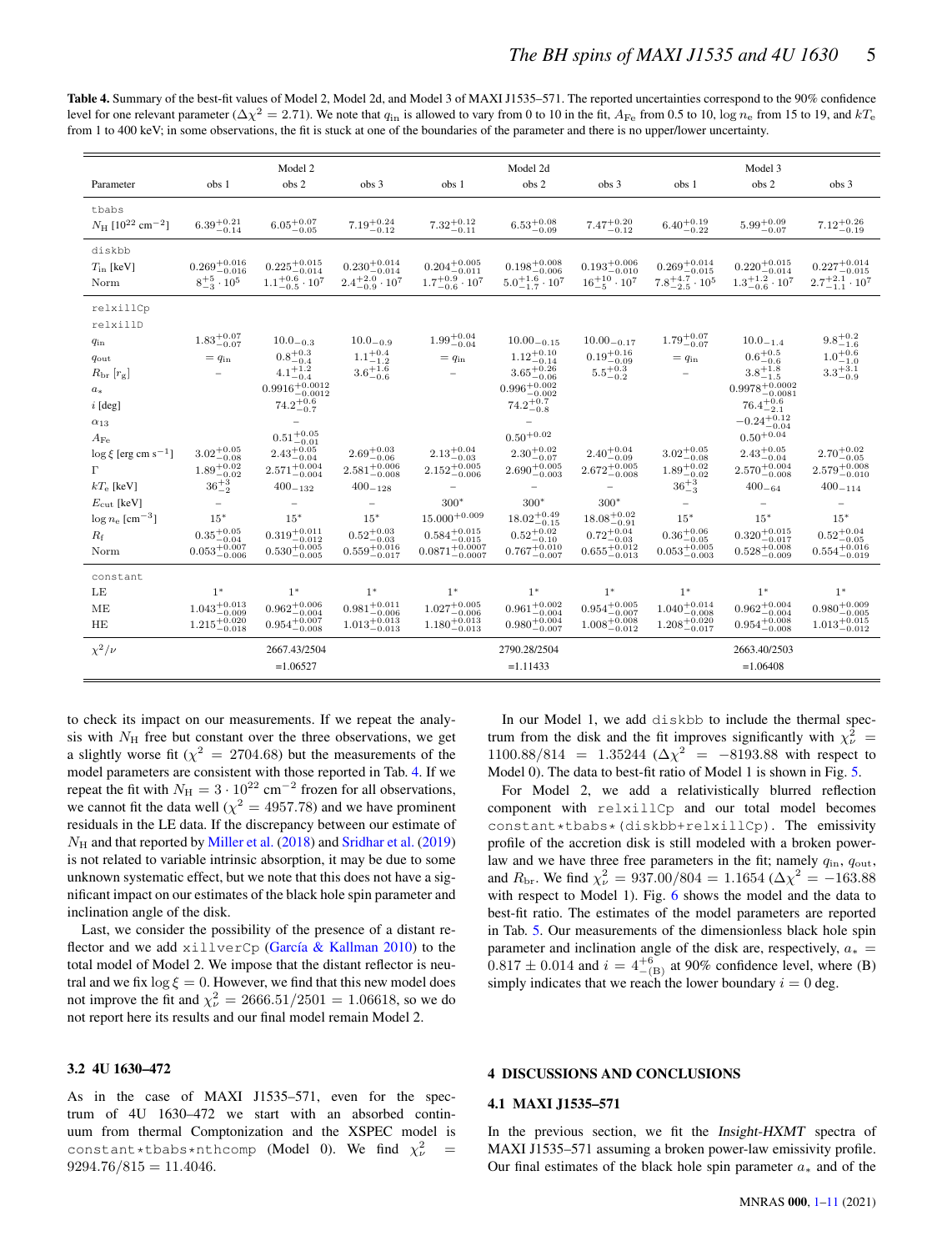

Figure 4. Best-fit models and data to best-fit model ratios for obs 1 (left panel), obs 2 (central panel), and obs 3 (right panel) of Model 2 of MAXI J1535–571. In the ratio plots, black, red, and green crosses are for LE, ME, and HE data, respectively.



Figure 5. Data to best-fit model ratios of Model 1 of 4U 1630–472. Black, red, and green crosses are, respectively, for LE, ME, and HE data.



Figure 6. Best-fit model and data to best-fit model ratio of Model 2 of 4U 1630–472. In the ratio plots, black, red, and green crosses are for LE, ME, and HE data, respectively.

inclination angle of the disk are (90% C.L., statistical error)

$$
a_* = 0.9916 \pm 0.0012
$$
,  $i = 74.2^{+0.6}_{-0.7} \text{ deg.}$ 

These measurements can be compared with those reported in [Xu](#page-9-14) [et al.](#page-9-14) [\(2018a\)](#page-9-14) from the analysis of a NuSTAR observation on 7 September 2017, so overlapping our obs 1. For a broken powerlaw emissivity profile with  $q_{\text{out}}$  fixed to 3 and  $R_{\text{br}}$  fixed to 10  $r_{\text{g}}$ , [Xu et al.](#page-9-14) [\(2018a\)](#page-9-14) obtain

$$
a_* > 0.987 \,, \quad i = 75^{+2}_{-4} \,\text{deg} \,,
$$

which are in perfect agreement with our Insight-HXMT estimates. On the other hand, there are some discrepancies in the estimates of <span id="page-5-0"></span>the other model parameters between our obs 1 and [Xu et al.](#page-9-14) [\(2018a\)](#page-9-14). In [Xu et al.](#page-9-14) [\(2018a\)](#page-9-14),  $kT_{\text{in}} = 0.40 \pm 0.01$  keV in diskbb and  $kT_{\rm e} = 21.9 \pm 1.2$  keV and  $R_{\rm f} = 0.60^{+0.06}_{-0.10}$  in relxillCp, while the photon index  $\Gamma$  and the ionization parameter  $\xi$  are consistent with our estimates. However, there are also some differences in the model. First, [Xu et al.](#page-9-14) [\(2018a\)](#page-9-14) assume  $q_{\text{out}} = 3$  and  $R_{\text{br}} = 10 r_{\text{g}}$ , so the only free parameter of the emissivity profile is  $q_{\text{in}}$ . Second, their model includes a distant reflector described by xillverCp. The inner edge of the disk is free in  $Xu$  et al. [\(2018a\)](#page-9-14), not like in our case fixed to the ISCO radius, but they find it is consistent with the ISCO radius.

<span id="page-5-1"></span>[Xu et al.](#page-9-14) [\(2018a\)](#page-9-14) consider even a lamppost emissivity profile [\(Dauser et al.](#page-9-39) [2013\)](#page-9-39) and obtain a slightly higher  $\chi^2$  ( $\Delta \chi^2 = 23$ ) with one less free parameter. For the lamppost model, their measurements of the black hole spin parameter and of the inclination angle of the disk are, respectively,  $a_* > 0.84$  and  $i = 57^{+1}_{-2}$  deg. Fitting our Insight-HXMT data with the lamppost model for the three spectra (not only obs 1), we find a worse fit with  $\chi^2_{\nu}$  =  $2864.76/2508 = 1.14225$ . The measurement of the black hole spin parameter and of the inclination angle of the disk are now  $a_* > 0.91$ and  $i = 37.0^{+2.1}_{-1.4}$ .

<span id="page-5-2"></span>We note that there are other three spin measurements of MAXI J1535–571 reported in the literature. From the analysis of NICER data, [Miller et al.](#page-9-42) [\(2018\)](#page-9-42) find  $a_* = 0.994 \pm 0.002$  (1- $\sigma$ ), which is consistent with our measurement and that in [Xu et al.](#page-9-14) [\(2018a\)](#page-9-14). From the analysis of AstroSat data, [Sridhar et al.](#page-9-22) [\(2019\)](#page-9-22) find  $a_* = 0.67^{+0.16}_{-0.04}$  employing the lamppost emissivity profile of relxillCp. They also find an inclination angle around 40 deg when they do not include the distant reflector and around 80 deg with the distant reflector. From the spectral analysis of the Insight-HXMT observation P011453500107 (one of the five observations in our obs 1 of MAXI J1535–571, see Tab. [3\)](#page-2-2), [Kong et al.](#page-9-19) [\(2020\)](#page-9-19) infer the black hole spin parameter  $a_* = 0.7^{+0.2}_{-0.3}$  (90% C.L.) employing the lamppost version of relxillCp. However, [Kong et al.](#page-9-19) [\(2020\)](#page-9-19) is mainly devoted to the timing analysis of the Insight-HXMT observations of MAXI J1535–571 and the measurement of the black hole spin is inferred from a short observation with a low number of photon counts.

For obs 2 and obs 3, we find that  $q_{\text{in}}$  is stuck at the upper boundary of the parameter range and the value of  $q_{\text{out}}$  is quite low. Such an emissivity profile is not rare in Galactic black holes; see, for instance, the case of GS 1354–645 [\(El-Batal et al.](#page-9-44) [2016;](#page-9-44) [Xu et al.](#page-9-45) [2018c\)](#page-9-45) and of GRS 1915+105 [\(Miller et al.](#page-9-46) [2013;](#page-9-46) [Zhang et al.](#page-10-4) [2019\)](#page-10-4).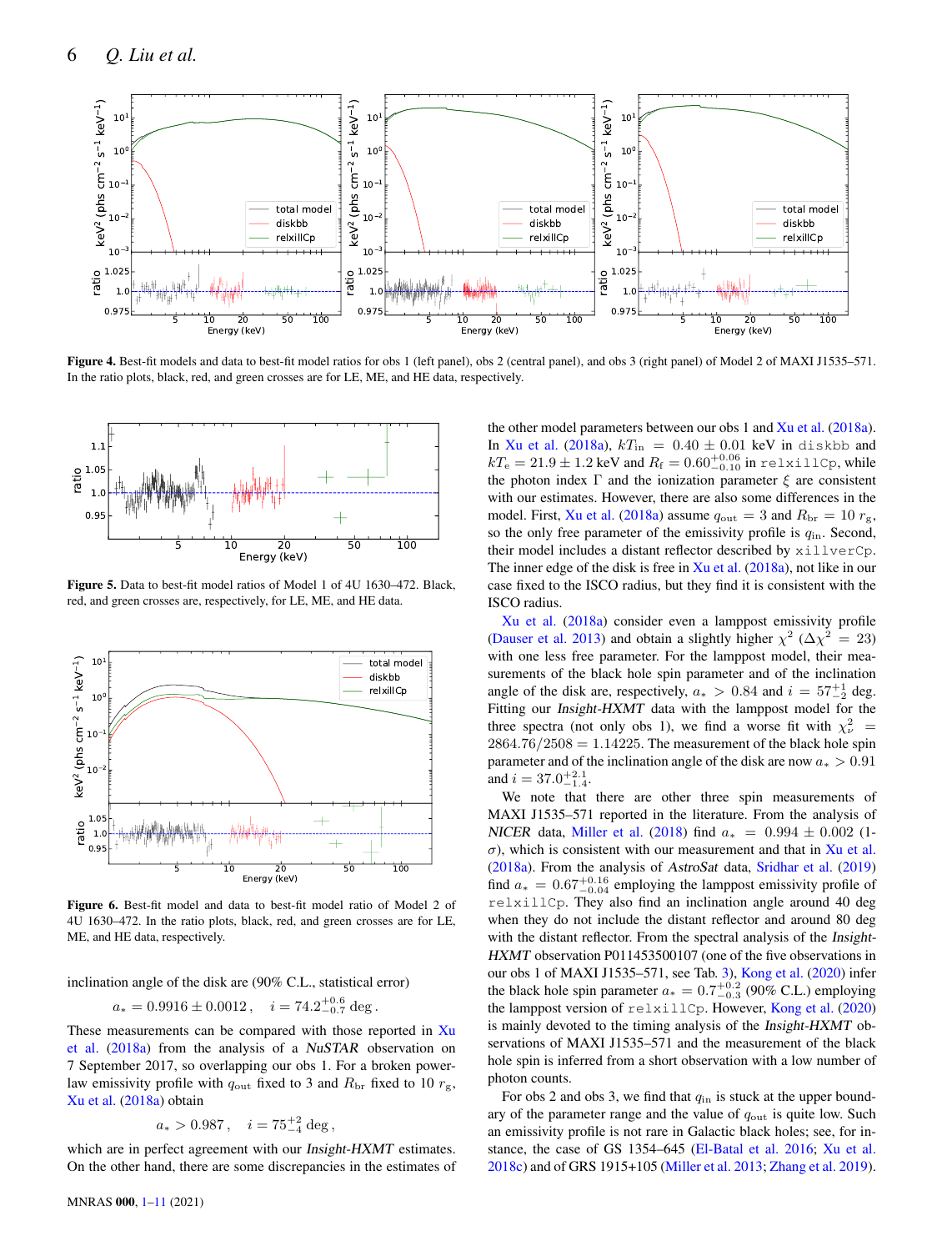<span id="page-6-0"></span>**Table 5.** Summary of the best-fit values of Model 2 ( $a_*$  and i free;  $R_{\text{in}} = R_{\text{ISCO}}$ ), Model 2b ( $a_*$  free;  $i = 64$  deg;  $R_{\text{in}} = R_{\text{ISCO}}$ ), Model 2c ( $a_* = 0.998$ ; i and  $R_{in}$  free), Model 2d (with  $relx111D$ ), and Model 2e (with  $xstar$ ) of 4U 1630–472. The reported uncertainties correspond to the 90% confidence level for one relevant parameter ( $\Delta \chi^2 = 2.71$ ). \* indicates that the value of the parameter is frozen in the fit. We note that  $A_{\text{Fe}}$  is allowed to vary from 0.5 to 10, HE constant from 0 to 1.2, and kT<sub>e</sub> from 1 to 400 keV, log  $n_e$  from 15 to 19, and log  $\xi$  in xstar is from 3 to 6. (B) in the lower uncertainty of the inclination angle means that we reach the lower boundary  $i = 0$  deg.

|                                                  | Model 2b<br>Model 2                 |                                  | Model 2c                     | Model 2d                         | Model 2e                             |  |
|--------------------------------------------------|-------------------------------------|----------------------------------|------------------------------|----------------------------------|--------------------------------------|--|
| tbabs                                            |                                     |                                  |                              |                                  |                                      |  |
| $N_{\rm H}$ [10 <sup>22</sup> cm <sup>-2</sup> ] | $10.37^{+0.15}_{-0.19}$             | $11.28^{+0.05}_{-0.04}$          | $10.33^{+0.12}_{-0.09}$      | $10.23^{+0.09}_{-0.04}$          | $10.16^{+0.11}_{-0.18}$              |  |
| xstar                                            |                                     |                                  |                              |                                  |                                      |  |
| $N_{\rm H}$ [10 <sup>22</sup> cm <sup>-2</sup> ] |                                     |                                  |                              |                                  | $6^{+9}_{-2}$                        |  |
| $\log \xi$ [erg cm s <sup>-1</sup> ]             |                                     |                                  |                              |                                  | $4.1^{+1.9}_{-0.3}$                  |  |
| $\boldsymbol{z}$                                 |                                     |                                  |                              |                                  | $-0.103^{+0.009}_{-0.009}$           |  |
| diskbb                                           |                                     |                                  |                              |                                  |                                      |  |
| $T_{\rm in}$ [keV]                               | $1.47^{+0.03}_{-0.03}$              | $1.258^{+0.004}_{-0.007}$        | $1.48^{+0.03}_{-0.03}$       | $1.679^{+0.117}_{-0.007}$        | $1.59^{+0.21}_{-0.07}$               |  |
| Norm                                             | $51^{+9}_{\cdot}$                   | $146^{+1}_{-2}$                  | $49^{+8}\,$                  | $21.1^{+7.2}_{-0.3}$             | $33^{+8}_{-6}$                       |  |
| relxillCp                                        |                                     |                                  |                              |                                  |                                      |  |
| relxillD                                         |                                     |                                  |                              |                                  |                                      |  |
| $q_{\rm in}$                                     | $6.55^{+0.78}_{-0.14}$              | $10.00 - 0.15$                   | $6.1^{+0.4}_{-0.2}$          | $6.17^{+0.04}_{-0.16}$           | $6.7^{+0.8}_{-0.3}$                  |  |
| $q_{\rm out}$                                    | $2.5^{+0.2}_{-0.2}\,$               | $0.08 \substack{+0.12 \\ -0.08}$ | $2.48^{+0.26}_{-0.15}$       | $2.84^{+0.04}_{-0.19}$           | $2.6^{+0.3}_{-0.3}$                  |  |
| $R_{\rm br}\left[r_{\rm g}\right]$               | $8.7^{+1.3}_{-1.6}$                 | $6.39^{+0.52}_{-0.17}$           | $8.9^{+1.8}_{-1.6}$          | $8.01\substack{+0.12 \\ -0.86}$  | $8.5^{+1.6}_{-1.6}$                  |  |
| $a_{*}$                                          | $0.817^{+0.014}_{-0.014}$           | $0.9932_{-0.0013}^{+0.0016}$     | $0.998*$                     | $0.848^{+0.004}_{-0.011}$        | $0.831^{+0.014}_{-0.014}$            |  |
| $R_{\rm in}\ [r_{\rm g}]$                        | $R^*_{\rm ISCO}$                    | $R^*_{\rm ISCO}$                 | $2.58^{+0.06}_{-0.07}$       | $R^*_{\rm ISCO}$                 | $R^*_{\rm ISCO}$                     |  |
| $i$ [deg]                                        | $4^{+6}_{-(B)}$                     | $64*$                            | $4^{\mathrm {+5}}$<br>$-(B)$ | $3^{+5}_{-(B)}$                  | $6^{+5}_{-(B)}$                      |  |
| $A_{\rm Fe}$                                     | $10.0_{-0.8}$                       | $10.0_{-1.2}$                    | $10.0_{-0.4}$                | $10.0_{-0.2}$                    | $10.0 - 1.6$                         |  |
| $\log \xi$ [erg cm s <sup>-1</sup> ]             | $3.94^{+0.08}_{-0.15}$              | $2.98^{+0.04}_{-0.17}$           | $3.96^{+0.08}_{-0.18}$       | $3.69^{+0.02}_{-1.22}$           | $3.97^{+0.09}_{-0.24}$               |  |
| Г                                                | $2.204^{+0.012}_{-0.011}$           | $2.272^{+0.005}_{-0.007}$        | $2.201^{+0.063}_{-0.008}$    | $2.23^{+0.03}_{-0.08}$           | $2.201^{+0.034}_{-0.015}$            |  |
| $kT_{\rm e}$ [keV]                               | $400 - 198$                         | $132^{+55}_{-26}$                | $400 - 186$                  |                                  | $400 - 239$                          |  |
| $E_{\rm cut}$ [keV]                              |                                     |                                  |                              | $300*$                           |                                      |  |
| $\log n_{\rm e}~[{\rm cm}^{-3}]$                 | $15*$                               | $15*$                            | $15*$                        | $18.61_{-0.03}^{+0.39}$          | $15*$                                |  |
| $R_{\rm f}$                                      | $0.58 \substack{+0.25 \\ -0.09}$    | $0.29 \substack{+0.02 \\ -0.02}$ | $0.61^{+0.12}_{-0.09}$       | $0.85 \substack{+0.03 \\ -0.03}$ | $0.71_{-0.13}^{+1.23}$               |  |
| Norm                                             | $0.0141\substack{+0.0009\\-0.0012}$ | $0.0197^{+0.0002}_{-0.0002}$     | $0.0137^{+0.0011}_{-0.0011}$ | $0.013_{-0.002}^{+0.005}$        | $0.0136\substack{+0.0014\\ -0.0011}$ |  |
| constant                                         |                                     |                                  |                              |                                  |                                      |  |
| LE                                               | $1^*$                               | $1^*$                            | $1*$                         | $1^*$                            | $1^*$                                |  |
| ΜЕ                                               | $1.10^{+0.03}_{-0.02}$              | $1.166^{+0.010}_{-0.009}$        | $1.102_{-0.015}^{+0.03}$     | $1.095^{+0.005}_{-0.018}$        | $1.05^{+0.02}_{-0.03}$               |  |
| HЕ                                               | $1.2 - 0.02$                        | $1.20 - 0.02$                    | $1.200 - 0.010$              | $1.200 - 0.009$                  | $1.20_{-0.02}$                       |  |
| $\chi^2/\nu$                                     | 937.00/804                          | 1019.71/805                      | 934.52/804                   | 926.29/804                       | 901.11/801                           |  |
|                                                  | $=1.1654$                           | $=1.2667$                        | $=1.1623$                    | $=1.1521$                        | $=1.1250$                            |  |

<span id="page-6-1"></span>Even [Miller et al.](#page-9-42) [\(2018\)](#page-9-42) found a very high  $q_{\text{in}}$  and a very low  $q_{\text{out}}$  in MAXI J1535–571 with NICER data. These emissivity profiles may be generated by coronae with ring-like geometries located above the accretion disk [\(Miniutti et al.](#page-9-47) [2003;](#page-9-47) [Wilkins & Gallo](#page-9-48) [2015;](#page-9-48) [Riaz](#page-9-49) [et al.](#page-9-49) [2020\)](#page-9-49). For similar coronae, we could indeed expect a very steep emissivity profile near the inner edge of the accretion disk, an almost-flat emissivity profile in an intermediate region of the accretion disk, and an emissivity index q close to 3 at larger radii. However, since the flux from large radii is low, we may not be able to recover the emissivity index  $q = 3$  of the outer part of the ac-cretion disk from the fit<sup>[3](#page-6-1)</sup>. We also note that in obs 2 and obs 3 the photon index  $\Gamma$  is around 2.6 (it is  $\sim 1.9$  in obs 1) and the coronal temperature is significantly higher than in obs 1. The differences in the emissivity profiles and in the values of the photon index and

that the fluxes from the inner region  $R_{\text{in}} < r < R_{\text{br}}$  and from the outer region  $R_{\rm br} < r < R_{\rm out}$  are comparable in both obs 2 and obs 3. If we set  $R_{\text{out}} = 1000 r_{\text{g}}$ , the result of our fit does not change ( $\Delta \chi^2 = -19$ with respect to Model 2) and the fluxes from the inner and outer regions are still comparable, so the choice of the value of  $R_{\text{out}}$  does not affect our measurement. If we employ a broken power law for obs 1 and a twice broken power law for obs 2 and obs 3, always imposing that the outer emissivity index is 3, we do not improve the fit ( $\Delta \chi^2 = -20$  with respect to Model 2); the breaking radii of the outer part of the disk are a few hundreds gravitational radii, but their values cannot be constrained well.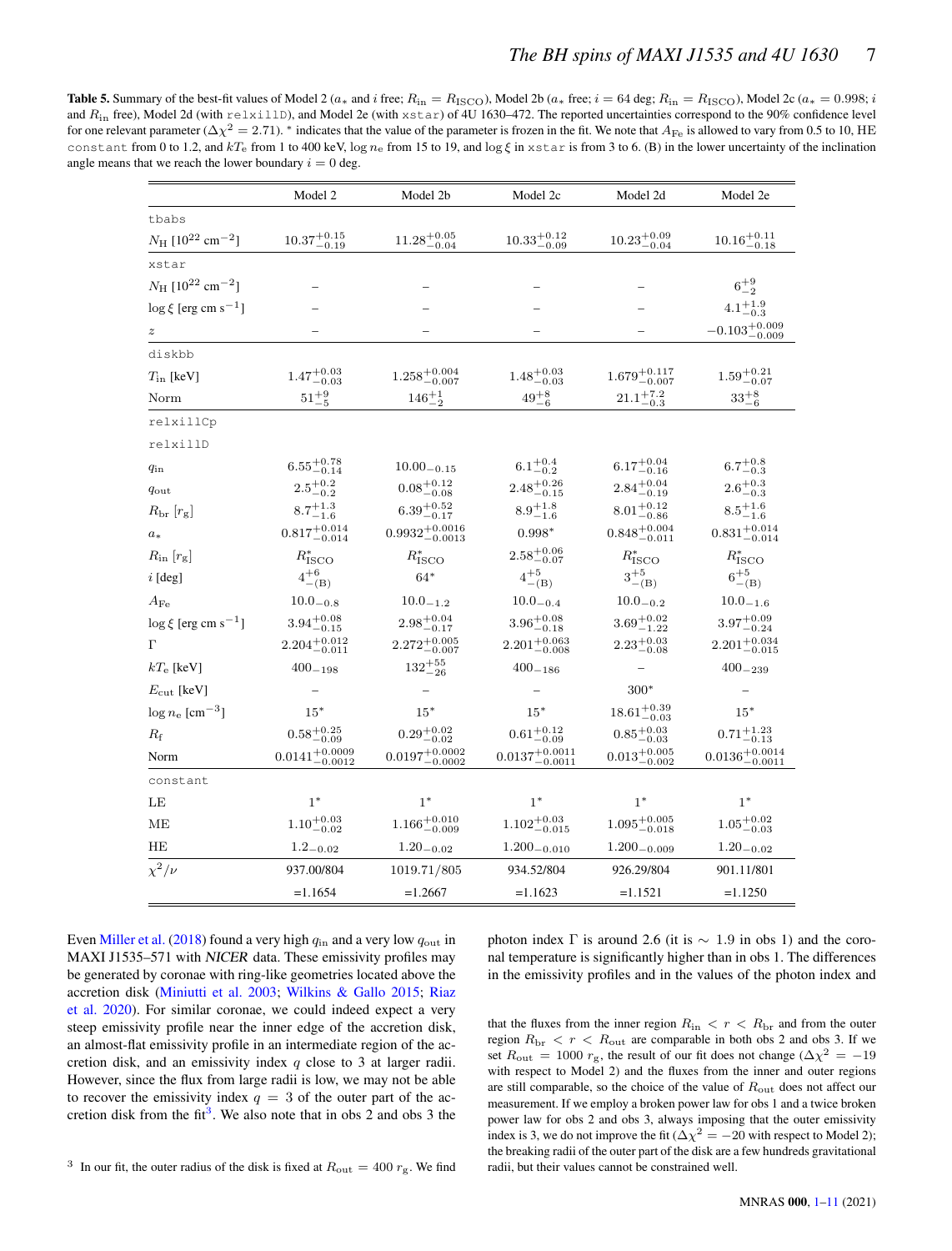of the electron temperature between obs 1 and obs 2/obs 3 suggest important changes in the properties of the corona between 7 September 2017 and 12 September 2017.

We note that we find a higher value of the ionization parameter  $\xi$ in obs 1 and a lower value in obs 2 and obs 3, while the flux of the reflection component is higher in obs 2 and obs 3 and lower in obs 1. The ionization parameter is defined as

$$
\xi = \frac{4\pi F_X}{n_e} \,,\tag{1}
$$

where  $F_X$  and  $n_e$  are, respectively, the X-ray flux illuminating the disk and the electron density of the disk. Since the intensity of the reflection component is approximately proportional to  $F_X$ , we should expect that  $\xi$  increases from obs 1 to obs 2/obs 3, while it is exactly the opposite and  $\xi$  decreases. As we have discussed in the previous paragraph, the coronal geometry must change from obs 1 to obs 2/obs 3, and this has certainly some impact on the value of ξ. The intensity of the thermal spectrum (norm in diskbb in our fit) increases by more than an order of magnitude from obs 1 to obs 2/obs 3, but this should actually lead to reduce the value of the disk electron density  $n_e$  (see, e.g., [Jiang et al.](#page-9-50) [2019\)](#page-9-50) and further increase the value of the ionization  $\xi$ .

To explore further the trend of the ionization parameter, we replace relxillCp with relxillD (Model 2d), which permits us to have a free disk electron density  $n_e$  in the fit (but, unfortunately, the coronal spectrum is described by a power law with fixed highenergy cutoff  $E_{\text{cut}} = 300 \text{ keV}$ ). The results of our fit are shown in Tab. [4.](#page-4-1) With Model 2d, we recover the expected trend in the ionization parameter, whose value increases from obs 1 to obs 3. The disk electron density  $n_e$  increases from obs 1 to obs 2/obs 3, which is not the prediction for a radiation-pressure dominated standard accretion disk model [\(Svensson & Zdziarski](#page-9-51) [1994;](#page-9-51) [Jiang et al.](#page-9-50) [2019\)](#page-9-50). We note, however, that the estimates of the parameters in obs 1 should be taken with caution because with Model 2 we find a low coronal temperature for obs 1 and therefore the high-energy cutoff  $E_{\text{cut}} = 300 \text{ keV}$  in relxillD certainly introduces some undesirable bias in the estimate of some model parameters.

For the iron abundance  $A_{\text{Fe}}$ , we find quite a low value. The reliability of the iron abundance measurements inferred from the analysis of the reflection spectrum of accretion disks is a well-known issue (see, e.g., [Bambi et al.](#page-9-7) [2021,](#page-9-7) and references therein). For most sources, we recover unreasonably high value of  $A_{\text{Fe}}$ , as we find in our analysis of 4U 1630–472 (its discussion is in the next subsection). However, for some sources we have the opposite problem and the measurement of the iron abundance is unexpectedly low (see, e.g., [El-Batal et al.](#page-9-44) [2016;](#page-9-44) [Xu et al.](#page-9-52) [2018b;](#page-9-52) [Zhang et al.](#page-10-4) [2019;](#page-10-4) [Draghis](#page-9-53) [et al.](#page-9-53) [2020\)](#page-9-53). Low iron abundances are found when the black hole spin parameter and the inclination angle of the disk are very high, which is probably the case even of MAXI J1535–571. According to the study reported in [Riaz et al.](#page-9-54)  $(2021)$ , the iron abundance would be indeed underestimated in similar sources when the reflection model of the fit does not include the returning radiation, namely the radiation emitted by the disk and returning to the the disk because of the strong light bending near the black hole. While such an explanation could fit well even with MAXI J1535–571, the conclusions reported in [Riaz et al.](#page-9-54) [\(2021\)](#page-9-54) should be taken with some caution, as their simulations are based on a model with a neutral disk, while real accretion disks are highly ionized.

As the thermal photons from the inner part of the accretion disk can inverse Compton scatter off free electrons in the corona, even the reflection spectrum can be affected by Compton scattering in the corona. To check if the Compton scattering of the

reflection photons has an impact on our results, we fit the data with the model constant\*tbabs\*(diskbb + nthcomp + simplcutx\*relxillCp), where simplcutx takes into account the Comptonization of the reflection photons [\(Steiner et al.](#page-9-55) [2017\)](#page-9-55) and we set to  $-1$  the reflection fraction  $R_f$  in relxillCp (the spectrum of the corona is now describes by nthcomp). Such a model provides a slightly better fit,  $\chi^2 = 2658.53$  ( $\Delta \chi^2 = -8.90$ with respect to Model 2), but the scattering fraction in simplcutx is low in all observations ( $f_{SC} = 0.15 - 0.25$ ) and we do not see any significant difference in the estimate of the model parameters with respect to the measurements of Model 2.

Last, considering the good quality of these Insight-HXMT data, we replace relxillCp with relxillCp\_nk [\(Bambi et al.](#page-9-56) [2017;](#page-9-56) [Abdikamalov et al.](#page-9-57) [2019\)](#page-9-57) (Model 3), which is designed to test the Kerr spacetime around astrophysical black holes (see, e.g., [Tripathi](#page-9-12) [et al.](#page-9-12) [2021b;](#page-9-12) [Bambi](#page-9-58) [2021\)](#page-9-58). In relxillCp\_nk, the spacetime metric includes some "deformation parameters" that are introduced to quantify possible deviations from the Kerr solution. The Kerr metric is recovered when all deformation parameters vanish and, as in a null experiment, the spirit is to check whether observations require vanishing deformation parameters. Here we employ the version of the model in which deviations from the Kerr background are described by the deformation parameter  $\alpha_{13}$  of the Johannsen metric [\(Johannsen](#page-9-59) [2013\)](#page-9-59). We refit the data with  $\alpha_{13}$  free ( $\alpha_{13} = 0$  for the Kerr metric). The best-fit has  $\chi^2_{\nu} = 2663.40/2503 = 1.06408$  and improves only marginally the fit of Model 2 ( $\Delta \chi^2 = -4.03$ ). The estimates of the other model parameter do not show any significant change. The best-fit values of Model 3 are reported in the right part of Tab. [4.](#page-4-1) The constraints on the black hole spin parameter  $a_*$  and on the deformation parameter  $\alpha_{13}$  after marginalizing over all other free parameters are shown in Fig. [7.](#page-8-1) The Kerr metric is recovered at a confidence level a bit larger than 2- $\sigma$ , where  $\Delta \chi^2 = 4$ . The 3- $\sigma$ measurement of the Johannsen deformation parameter  $\alpha_{13}$  is (statistical error only)

<span id="page-7-0"></span>
$$
\alpha_{13} = -0.24^{+0.36}_{-0.07} \,. \tag{2}
$$

The most stringent constraint on  $\alpha_{13}$  to date has been obtained from the analysis of a NuSTAR observation of the black hole in GX 339– 4 in [Tripathi et al.](#page-9-60) [\(2021a\)](#page-9-60) and the 3- $\sigma$  measurement is

$$
\alpha_{13} = -0.02^{+0.03}_{-0.14} \,. \tag{3}
$$

Our Insight-HXMT constraint on  $\alpha_{13}$  in Eq. [\(2\)](#page-7-0) is not too far from the most stringent NuSTAR constraint, presumably thanks to the better energy resolution of Insight-HXMT near the iron line, despite a significantly lower effective area with respect to the NuSTAR detectors.

#### 4.2 4U 1630–472

For 4U 1630–472, we find the following estimates of the black hole spin parameter  $a_*$  and inclination angle of the disk i (90% C.L., statistical error)

$$
a_* = 0.817 \pm 0.014 \,, \quad i = 4^{+6}_{- (B)} \text{ deg.}
$$
 (4)

From the NuSTAR observation on 9 March 2013, so in some pre-vious outburst of the source, [King et al.](#page-9-15)  $(2014)$  find the following estimates of  $a_*$  and i

$$
a_* = 0.985^{+0.005}_{-0.014}, \quad i = 64^{+2}_{-3} \text{ deg}, \tag{5}
$$

where here the uncertainties are at  $1-\sigma$ . [King et al.](#page-9-15) [\(2014\)](#page-9-15) employ the reflection model refbhb [\(Ross & Fabian](#page-9-61) [2007;](#page-9-61) [Reis et al.](#page-9-62) [2008\)](#page-9-62), which is designed for modeling the reflection spectrum of Galactic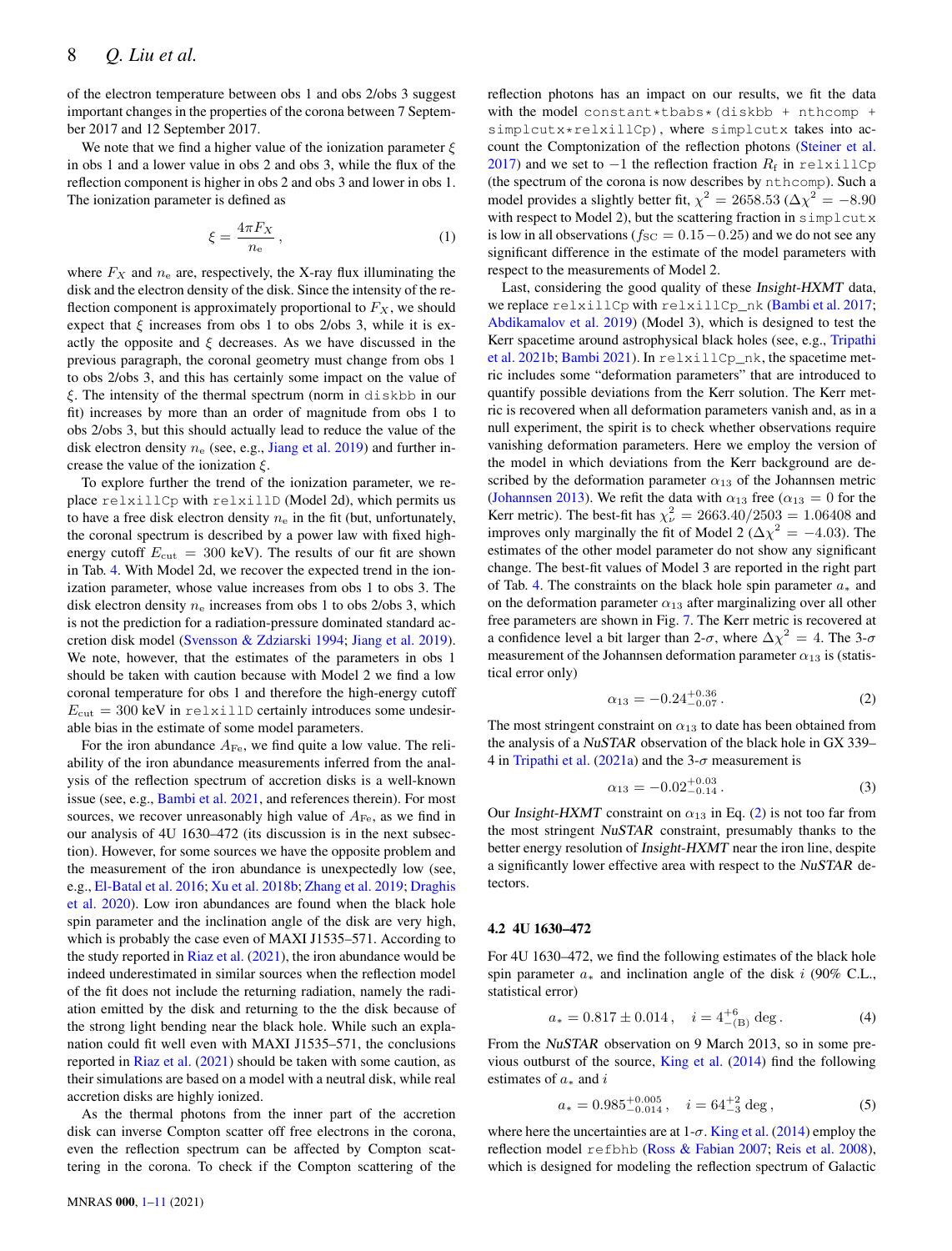

Figure 7. Constraints on the spin parameter  $a_*$  and on the Johannsen deformation parameter  $\alpha_{13}$  from Model 3 of MAXI J1535–571. The red, green, and blue lines indicate, respectively, the 68%, 90%, and 99% confidence level contours for two relevant parameters ( $\Delta \chi^2 = 2.30, 4.61$ , and 9.21, respectively).



Figure 8. Data to best-fit model ratios of Model 2b of 4U 1630–472. Black, red, and green crosses are, respectively, for LE, ME, and HE data.

black holes in the soft or intermediate states, when the thermal soft X-ray photons of the accretion disk can contribute to the reflection spectrum. With the same NuSTAR data and employing the lamppost version of relxillCp, [Tripathi et al.](#page-9-12) [\(2021b\)](#page-9-12) still find a very high black hole spin parameter,  $a_* = 0.990^{+0.003}_{-0.005}$ , even if the inclination angle of the disk is  $i = 8^{+6}_{-2}$  and consistent with our Insight-HXMT measurement. So the reflection model does not seem to be responsible for the discrepancy in the black hole spin parameter while it may have a role in the estimate of the inclination angle of the disk. Since the NuSTAR and Insight-HXMT observations are not simultaneous, as it was in the case of MAXI J1535–571 for obs 1, we cannot compare the estimates of the other model parameters, which are expected to change rapidly.

A high value of the inclination angle of the disk is suggested by the presence of X-ray dips [\(Kuulkers et al.](#page-9-63) [1998\)](#page-9-63) and by the shape of the HID [\(Muñoz-Darias et al.](#page-9-64) [2013\)](#page-9-64), which would be consistent with the result in [King et al.](#page-9-15)  $(2014)$ . We thus refit the data with the inclination angle frozen to the best-fit of [King et al.](#page-9-15) [\(2014\)](#page-9-15). This is our Model 2b and the results are shown in the third column of Tab. [5.](#page-6-0) The fit is certainly worse ( $\Delta \chi^2 = 82.71$  with respect to Model 2). Fig. [8](#page-8-0) shows the ratio plot of Model 2b and we clearly see residuals in the LE data. However, we find a spin parameter close to 1,  $a_* = 0.9932^{+0.0016}_{-0.0013}$ , and consistent with the estimate of [King](#page-9-15) [et al.](#page-9-15) [\(2014\)](#page-9-15).

From the analysis of AstroSat and Chandra data, [Pahari et al.](#page-9-65) [\(2018\)](#page-9-65) report the black hole spin parameter  $a_* = 0.92 \pm 0.04$ (99.7% C.L.). Such a measurement is obtained from the analysis of the thermal spectrum of the disk, not from that of the reflection features of the disk as in our work and in [King et al.](#page-9-15) [\(2014\)](#page-9-15). Spin measurements of 4U 1630–472 from the analysis of reflection features in NuSTAR and Swift/XRT data are reported even in [Connors et al.](#page-9-66) [\(2021\)](#page-9-66). However, the authors employ different models and eventually get two possible values of the black hole spin:  $a_* = 0.989^{+0.001}_{-0.002}$  or  $a_* = 0.85 \pm 0.07$ . The latter measurement, which is statistically preferred, would be consistent with our measurement from Insight-HXMT data.

<span id="page-8-1"></span>A lower value of the black hole spin parameter can be easily obtained in the case of a truncated disk, namely if the inner edge of the disk is not at the ISCO but at some larger radius. To check whether the accretion disk could be truncated during the Insight-HXMT observation on 19-20 March 2020, we refit the data assuming  $a_* = 0.998$  and leaving the inner edge of the disk  $R_{in}$  free in the fit (Model 2c). The results of the new fit are reported in Tab. [5.](#page-6-0) The fit is slightly better ( $\Delta \chi^2 = -2.48$ ) and we find  $R_{\rm in} = 2.58^{+0.06}_{-0.07} r_{\rm g}$ . However, assuming that the black hole mass is 10  $M_{\odot}$  [\(Seifina et al.](#page-9-27) [2014\)](#page-9-27) and that the distance of the source from us is 10 kpc [\(Au](#page-9-28)[gusteijn et al.](#page-9-28) [2001\)](#page-9-28), the Eddington-scaled disk luminosity during the Insight-HXMT observation is very close to 30%. From the HID, we also see that the source was in an intermediate state. This is not the situation in which we would expect a truncated disk, so it is not natural to explain the discrepancy between our spin measurement with that in [King et al.](#page-9-15) [\(2014\)](#page-9-15) with a truncated disk in the Insight-HXMT data.

<span id="page-8-0"></span>Our estimate of the iron abundance  $A_{\text{Fe}}$  is very high. This is a common issue in the analysis of the reflection spectrum of many sources and there is no common consensus on its origin. It is often thought that such super-solar iron abundances are the result of some deficiency in current reflection models (see, e.g., the list of possible explanations in [Bambi et al.](#page-9-7) [2021\)](#page-9-7). However, even real physical mechanisms cannot be excluded, and an example is the radiative levitation of metal ions in the inner part of the accretion disk [\(Reynolds](#page-9-67) [et al.](#page-9-67) [2012\)](#page-9-67).

As in the case of MAXI J1535–571, we explore the impact of a higher disk electron density and we replace relxillCp with relxillD (Model 2d). The results of our fit are shown in the fifth column of Tab. [5.](#page-6-0) The fit is slightly better ( $\Delta \chi^2 = -10.71$  with respect to Model 2) and we recover a significantly higher disk electron density than the value in relxillCp,  $log n_e = 18.61^{+0.39}_{-0.03}$ . higher disk electron density has some weak impact on the estimate of the parameters in diskbb, where we find a higher temperature and a lower normalization, while we do not see significant changes in the estimate of the other parameters. In particular, the estimate of the black hole spin parameter and of the inclination angle of the disk are consistent with those of Model 2.

Last, we check if we can describe better the absorption of the source by adding xstar (Model 2e). We assume solar metal abundances. The results are reported in the last column of Tab. [5.](#page-6-0) The fit is a bit better with  $\chi^2_{\nu} = 900.70/801 = 1.1245 \, (\Delta \chi^2 = -36.3)$ with respect to Model 2), but the measurements of the spin parameter and of the inclination angle do not change significantly:  $a_*=0.833^{+0.005}_{-0.013}$  and  $i=3^{+7}_{- (B)}$ . Even the estimates of the other parameters in relxillCp and diskbb are consistent with those of Model 2. Concerning the parameters in xstar, we find the column density  $N_{\rm H} = 6^{+9}_{-2} \cdot 10^{22}$  cm<sup>-2</sup>, the ionization  $\log \xi = 4.1^{+0.2}_{-0.3}$ , and the outflow blueshift  $z = -0.103\pm0.009$ . We note that a similar blueshift corresponds to an outflow velocity of 10% of the speed of light, which is certainly unusual for a black hole binary (but see  $Xu$ [et al.](#page-9-52) [2018b\)](#page-9-52). However, it is difficult to simultaneously constrain the ionization  $\xi$  and the outflow velocity, because these two parameters are degenerate in the xstar grid. Without an estimate of the ionized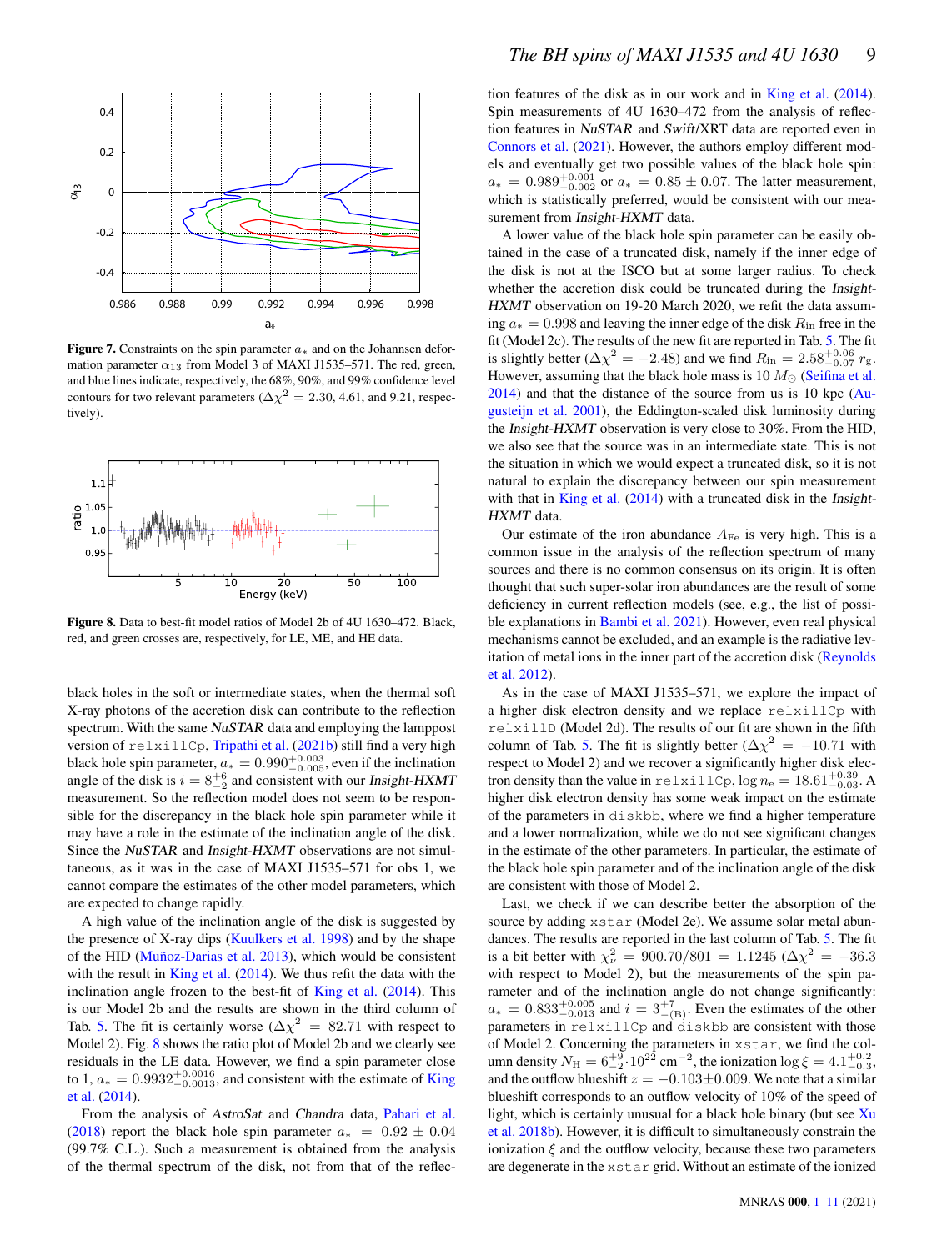outflow mass, we cannot check whether our result is energetically allowed. On the other hand, similar – and often higher – outflow velocities are commonly seen in ultra-luminous X-ray sources [\(Pinto](#page-9-68) [et al.](#page-9-68) [2017\)](#page-9-68) and active galactic nuclei [\(Tombesi et al.](#page-9-69) [2010;](#page-9-69) [Gof](#page-9-70)[ford et al.](#page-9-70) [2013\)](#page-9-70), so we cannot exclude a similar phenomenon in our Insight-HXMT observation of 4U 1630–472. It is not the purpose of the present work to investigate the properties of such an outflow, and here we want only to stress that including xstar in the model does not change our estimates of the black hole spin and of the inclination angle of the disk.

## ACKNOWLEDGEMENTS

This work was supported by the National Natural Science Foundation of China (NSFC), Grant No. 11973019, the Natural Science Foundation of Shanghai, Grant No. 22ZR1403400, the Shanghai Municipal Education Commission, Grant No. 2019-01-07-00-07- E00035, Fudan University, Grant No. JIH1512604, and Fudan's Undergraduate Research Opportunities Program (FDUROP). The work of J.L. was supported by the National Natural Science Foundation of China (NSFC), Grant No. 12173103, 11733009, U2038101, and U1938103, and the Guangdong Major Project of the Basic and Applied Basic Research, Grant No. 2019B030302001.

## DATA AVAILABILITY

The Insight-HXMT raw data analyzed in this work are available to download at the IHEP website [http://hxmten.ihep.ac.cn.](http://hxmten.ihep.ac.cn)

## **REFERENCES**

- <span id="page-9-57"></span>Abdikamalov A. B., Ayzenberg D., Bambi C., Dauser T., García J. A., Nampalliwar S., 2019, [ApJ,](http://dx.doi.org/10.3847/1538-4357/ab1f89) [878, 91](https://ui.adsabs.harvard.edu/abs/2019ApJ...878...91A)
- <span id="page-9-32"></span>Arnaud K. A., 1996, in Jacoby G. H., Barnes J., eds, Astronomical Society of the Pacific Conference Series Vol. 101, Astronomical Data Analysis Software and Systems V. p. 17
- <span id="page-9-28"></span>Augusteijn T., Kuulkers E., van Kerkwijk M. H., 2001, [A&A,](http://dx.doi.org/10.1051/0004-6361:20010855) [375, 447](https://ui.adsabs.harvard.edu/abs/2001A&A...375..447A)
- <span id="page-9-3"></span>Bambi C., 2017a, Black Holes: A Laboratory for Testing Strong Gravity. Springer Singapore, [doi:10.1007/978-981-10-4524-0](http://dx.doi.org/10.1007/978-981-10-4524-0)
- <span id="page-9-11"></span>Bambi C., 2017b, [Reviews of Modern Physics,](http://dx.doi.org/10.1103/RevModPhys.89.025001) [89, 025001](https://ui.adsabs.harvard.edu/abs/2017RvMP...89b5001B)
- <span id="page-9-58"></span>Bambi C., 2021, arXiv e-prints, [p. arXiv:2106.04084](https://ui.adsabs.harvard.edu/abs/2021arXiv210604084B)
- <span id="page-9-56"></span>Bambi C., Cárdenas-Avendaño A., Dauser T., García J. A., Nampalliwar S., 2017, [ApJ,](http://dx.doi.org/10.3847/1538-4357/aa74c0) [842, 76](https://ui.adsabs.harvard.edu/abs/2017ApJ...842...76B)
- <span id="page-9-7"></span>Bambi C., et al., 2021, [Space Sci. Rev.,](http://dx.doi.org/10.1007/s11214-021-00841-8) [217, 65](https://ui.adsabs.harvard.edu/abs/2021SSRv..217...65B)
- <span id="page-9-8"></span>Brenneman L., 2013, [SpringerBriefs in Astronomy](http://dx.doi.org/10.1007/978-1-4614-7771-6)
- <span id="page-9-0"></span>Carter B., 1971, [Phys. Rev. Lett.,](http://dx.doi.org/10.1103/PhysRevLett.26.331) [26, 331](https://ui.adsabs.harvard.edu/abs/1971PhRvL..26..331C)
- <span id="page-9-4"></span>Casares J., Jonker P. G., 2014, [Space Sci. Rev.,](http://dx.doi.org/10.1007/s11214-013-0030-6) [183, 223](https://ui.adsabs.harvard.edu/abs/2014SSRv..183..223C)
- <span id="page-9-2"></span>Chruściel P. T., Costa J. L., Heusler M., 2012, [Living Reviews in Relativity,](http://dx.doi.org/10.12942/lrr-2012-7) [15, 7](https://ui.adsabs.harvard.edu/abs/2012LRR....15....7C)
- <span id="page-9-66"></span>Connors R. M. T., et al., 2021, [ApJ,](http://dx.doi.org/10.3847/1538-4357/abdd2c) [909, 146](https://ui.adsabs.harvard.edu/abs/2021ApJ...909..146C)
- <span id="page-9-39"></span>Dauser T., Garcia J., Wilms J., Böck M., Brenneman L. W., Falanga M., Fukumura K., Reynolds C. S., 2013, [MNRAS,](http://dx.doi.org/10.1093/mnras/sts710) [430, 1694](https://ui.adsabs.harvard.edu/abs/2013MNRAS.430.1694D)
- <span id="page-9-53"></span>Draghis P. A., Miller J. M., Cackett E. M., Kammoun E. S., Reynolds M. T., Tomsick J. A., Zoghbi A., 2020, [ApJ,](http://dx.doi.org/10.3847/1538-4357/aba2ec) [900, 78](https://ui.adsabs.harvard.edu/abs/2020ApJ...900...78D)
- <span id="page-9-44"></span>El-Batal A. M., et al., 2016, [ApJ,](http://dx.doi.org/10.3847/2041-8205/826/1/L12) [826, L12](https://ui.adsabs.harvard.edu/abs/2016ApJ...826L..12E)
- <span id="page-9-10"></span>García J., Kallman T. R., 2010, [ApJ,](http://dx.doi.org/10.1088/0004-637X/718/2/695) [718, 695](https://ui.adsabs.harvard.edu/abs/2010ApJ...718..695G)
- <span id="page-9-40"></span>García J., Dauser T., Reynolds C. S., Kallman T. R., McClintock J. E., Wilms J., Eikmann W., 2013, [ApJ,](http://dx.doi.org/10.1088/0004-637X/768/2/146) [768, 146](https://ui.adsabs.harvard.edu/abs/2013ApJ...768..146G)
- <span id="page-9-41"></span>García J., et al., 2014, [ApJ,](http://dx.doi.org/10.1088/0004-637X/782/2/76) [782, 76](https://ui.adsabs.harvard.edu/abs/2014ApJ...782...76G)
- <span id="page-9-26"></span>Gatuzz E., Díaz Trigo M., Miller-Jones J. C. A., Migliari S., 2019, [MNRAS,](http://dx.doi.org/10.1093/mnras/sty2850) [482, 2597](https://ui.adsabs.harvard.edu/abs/2019MNRAS.482.2597G)
- <span id="page-9-70"></span>Gofford J., Reeves J. N., Tombesi F., Braito V., Turner T. J., Miller L., Cappi M., 2013, [MNRAS,](http://dx.doi.org/10.1093/mnras/sts481) [430, 60](https://ui.adsabs.harvard.edu/abs/2013MNRAS.430...60G)
- <span id="page-9-34"></span>Guan J., et al., 2021, [MNRAS,](http://dx.doi.org/10.1093/mnras/stab945) [504, 2168](https://ui.adsabs.harvard.edu/abs/2021MNRAS.504.2168G)
- <span id="page-9-30"></span>Guo C.-C., et al., 2020, [Journal of High Energy Astrophysics,](http://dx.doi.org/10.1016/j.jheap.2020.02.008) [27, 44](https://ui.adsabs.harvard.edu/abs/2020JHEAp..27...44G)
- <span id="page-9-16"></span>Harrison F. A., et al., 2013, [ApJ,](http://dx.doi.org/10.1088/0004-637X/770/2/103) [770, 103](https://ui.adsabs.harvard.edu/abs/2013ApJ...770..103H)
- <span id="page-9-13"></span>Huang Y., et al., 2018, [ApJ,](http://dx.doi.org/10.3847/1538-4357/aade4c) [866, 122](https://ui.adsabs.harvard.edu/abs/2018ApJ...866..122H)
- <span id="page-9-50"></span>Jiang J., Fabian A. C., Wang J., Walton D. J., García J. A., Parker M. L., Steiner J. F., Tomsick J. A., 2019, [MNRAS,](http://dx.doi.org/10.1093/mnras/stz095) [484, 1972](https://ui.adsabs.harvard.edu/abs/2019MNRAS.484.1972J)
- <span id="page-9-59"></span>Johannsen T., 2013, [Phys. Rev. D,](http://dx.doi.org/10.1103/PhysRevD.88.044002) [88, 044002](https://ui.adsabs.harvard.edu/abs/2013PhRvD..88d4002J)
- <span id="page-9-24"></span>Jones C., Forman W., Tananbaum H., Turner M. J. L., 1976, [ApJ,](http://dx.doi.org/10.1086/182291) [210, L9](https://ui.adsabs.harvard.edu/abs/1976ApJ...210L...9J)
- <span id="page-9-15"></span>King A. L., et al., 2014, [ApJ,](http://dx.doi.org/10.1088/2041-8205/784/1/L2) [784, L2](https://ui.adsabs.harvard.edu/abs/2014ApJ...784L...2K)
- <span id="page-9-19"></span>Kong L. D., et al., 2020, [Journal of High Energy Astrophysics,](http://dx.doi.org/10.1016/j.jheap.2020.01.003) [25, 29](https://ui.adsabs.harvard.edu/abs/2020JHEAp..25...29K)
- <span id="page-9-63"></span>Kuulkers E., Wijnands R., Belloni T., Méndez M., van der Klis M., van Paradijs J., 1998, [ApJ,](http://dx.doi.org/10.1086/305248) [494, 753](https://ui.adsabs.harvard.edu/abs/1998ApJ...494..753K)
- <span id="page-9-31"></span>Liao J.-Y., et al., 2020a, [Journal of High Energy Astrophysics,](http://dx.doi.org/10.1016/j.jheap.2020.04.002) [27, 14](https://ui.adsabs.harvard.edu/abs/2020JHEAp..27...14L)
- <span id="page-9-29"></span>Liao J.-Y., et al., 2020b, [Journal of High Energy Astrophysics,](http://dx.doi.org/10.1016/j.jheap.2020.02.010) [27, 24](https://ui.adsabs.harvard.edu/abs/2020JHEAp..27...24L)
- <span id="page-9-33"></span>Liu H., Ji L., Bambi C., Jain P., Misra R., Rawat D., Yadav J. S., Zhang Y., 2021, [ApJ,](http://dx.doi.org/10.3847/1538-4357/abdf65) [909, 63](https://ui.adsabs.harvard.edu/abs/2021ApJ...909...63L)
- <span id="page-9-20"></span>Matsuoka M., et al., 2009, [PASJ,](http://dx.doi.org/10.1093/pasj/61.5.999) [61, 999](https://ui.adsabs.harvard.edu/abs/2009PASJ...61..999M)
- <span id="page-9-18"></span>McClintock J. E., Narayan R., Steiner J. F., 2014, [Space Sci. Rev.,](http://dx.doi.org/10.1007/s11214-013-0003-9) [183, 295](https://ui.adsabs.harvard.edu/abs/2014SSRv..183..295M)
- <span id="page-9-43"></span>Miller J. M., Cackett E. M., Reis R. C., 2009, [ApJ,](http://dx.doi.org/10.1088/0004-637X/707/1/L77) [707, L77](https://ui.adsabs.harvard.edu/abs/2009ApJ...707L..77M)
- <span id="page-9-46"></span>Miller J. M., et al., 2013, [ApJ,](http://dx.doi.org/10.1088/2041-8205/775/2/L45) [775, L45](https://ui.adsabs.harvard.edu/abs/2013ApJ...775L..45M)
- <span id="page-9-42"></span>Miller J. M., et al., 2018, [ApJ,](http://dx.doi.org/10.3847/2041-8213/aacc61) [860, L28](https://ui.adsabs.harvard.edu/abs/2018ApJ...860L..28M)
- <span id="page-9-47"></span>Miniutti G., Fabian A. C., Goyder R., Lasenby A. N., 2003, [MNRAS,](http://dx.doi.org/10.1046/j.1365-8711.2003.06988.x) [344,](https://ui.adsabs.harvard.edu/abs/2003MNRAS.344L..22M)  $L22$
- <span id="page-9-38"></span>Mitsuda K., et al., 1984, PASJ, [36, 741](https://ui.adsabs.harvard.edu/abs/1984PASJ...36..741M)
- <span id="page-9-64"></span>Muñoz-Darias T., Coriat M., Plant D. S., Ponti G., Fender R. P., Dunn R. J. H., 2013, [MNRAS,](http://dx.doi.org/10.1093/mnras/stt546) [432, 1330](https://ui.adsabs.harvard.edu/abs/2013MNRAS.432.1330M)
- <span id="page-9-21"></span>Nakahira S., et al., 2018, [PASJ,](http://dx.doi.org/10.1093/pasj/psy093) [70, 95](https://ui.adsabs.harvard.edu/abs/2018PASJ...70...95N)
- <span id="page-9-65"></span>Pahari M., et al., 2018, [ApJ,](http://dx.doi.org/10.3847/1538-4357/aae53b) [867, 86](https://ui.adsabs.harvard.edu/abs/2018ApJ...867...86P)
- <span id="page-9-68"></span>Pinto C., Fabian A., Middleton M., Walton D., 2017, [Astronomische](http://dx.doi.org/10.1002/asna.201713336) [Nachrichten,](http://dx.doi.org/10.1002/asna.201713336) [338, 234](https://ui.adsabs.harvard.edu/abs/2017AN....338..234P)
- <span id="page-9-23"></span>Priedhorsky W., 1986, [Ap&SS,](http://dx.doi.org/10.1007/BF00644177) [126, 89](https://ui.adsabs.harvard.edu/abs/1986Ap&SS.126...89P)
- <span id="page-9-62"></span>Reis R. C., Fabian A. C., Ross R. R., Miniutti G., Miller J. M., Reynolds C., 2008, [MNRAS,](http://dx.doi.org/10.1111/j.1365-2966.2008.13358.x) [387, 1489](https://ui.adsabs.harvard.edu/abs/2008MNRAS.387.1489R)
- <span id="page-9-5"></span>Reynolds C. S., 2014, [Space Sci. Rev.,](http://dx.doi.org/10.1007/s11214-013-0006-6) [183, 277](https://ui.adsabs.harvard.edu/abs/2014SSRv..183..277R)
- <span id="page-9-6"></span>Reynolds C. S., 2019, [Nature Astronomy,](http://dx.doi.org/10.1038/s41550-018-0665-z) [3, 41](https://ui.adsabs.harvard.edu/abs/2019NatAs...3...41R)
- <span id="page-9-67"></span>Reynolds C. S., Brenneman L. W., Lohfink A. M., Trippe M. L., Miller J. M., Fabian A. C., Nowak M. A., 2012, [ApJ,](http://dx.doi.org/10.1088/0004-637X/755/2/88) [755, 88](https://ui.adsabs.harvard.edu/abs/2012ApJ...755...88R)
- <span id="page-9-49"></span>Riaz S., Abdikamalov A. B., Ayzenberg D., Bambi C., Wang H., Yu Z., 2020, arXiv e-prints, [p. arXiv:2012.07469](https://ui.adsabs.harvard.edu/abs/2020arXiv201207469R)
- <span id="page-9-54"></span>Riaz S., Szanecki M., Niedźwiecki A., Ayzenberg D., Bambi C., 2021, [ApJ,](http://dx.doi.org/10.3847/1538-4357/abe2a3) [910, 49](https://ui.adsabs.harvard.edu/abs/2021ApJ...910...49R)
- <span id="page-9-1"></span>Robinson D. C., 1975, [Phys. Rev. Lett.,](http://dx.doi.org/10.1103/PhysRevLett.34.905) [34, 905](https://ui.adsabs.harvard.edu/abs/1975PhRvL..34..905R)
- <span id="page-9-9"></span>Ross R. R., Fabian A. C., 2005, [MNRAS,](http://dx.doi.org/10.1111/j.1365-2966.2005.08797.x) [358, 211](https://ui.adsabs.harvard.edu/abs/2005MNRAS.358..211R)
- <span id="page-9-61"></span>Ross R. R., Fabian A. C., 2007, [MNRAS,](http://dx.doi.org/10.1111/j.1365-2966.2007.12339.x) [381, 1697](https://ui.adsabs.harvard.edu/abs/2007MNRAS.381.1697R)
- <span id="page-9-27"></span>Seifina E., Titarchuk L., Shaposhnikov N., 2014, [ApJ,](http://dx.doi.org/10.1088/0004-637X/789/1/57) [789, 57](https://ui.adsabs.harvard.edu/abs/2014ApJ...789...57S)
- <span id="page-9-22"></span>Sridhar N., Bhattacharyya S., Chandra S., Antia H. M., 2019, [MNRAS,](http://dx.doi.org/10.1093/mnras/stz1476) [487,](https://ui.adsabs.harvard.edu/abs/2019MNRAS.487.4221S) [4221](https://ui.adsabs.harvard.edu/abs/2019MNRAS.487.4221S)
- <span id="page-9-55"></span>Steiner J. F., García J. A., Eikmann W., McClintock J. E., Brenneman L. W., Dauser T., Fabian A. C., 2017, [ApJ,](http://dx.doi.org/10.3847/1538-4357/836/1/119) [836, 119](https://ui.adsabs.harvard.edu/abs/2017ApJ...836..119S)
- <span id="page-9-51"></span>Svensson R., Zdziarski A. A., 1994, [ApJ,](http://dx.doi.org/10.1086/174934) [436, 599](https://ui.adsabs.harvard.edu/abs/1994ApJ...436..599S)
- <span id="page-9-25"></span>Tetarenko B. E., Sivakoff G. R., Heinke C. O., Gladstone J. C., 2016, [ApJS,](http://dx.doi.org/10.3847/0067-0049/222/2/15) [222, 15](https://ui.adsabs.harvard.edu/abs/2016ApJS..222...15T)
- <span id="page-9-69"></span>Tombesi F., Cappi M., Reeves J. N., Palumbo G. G. C., Yaqoob T., Braito V., Dadina M., 2010, [A&A,](http://dx.doi.org/10.1051/0004-6361/200913440) [521, A57](https://ui.adsabs.harvard.edu/abs/2010A&A...521A..57T)
- <span id="page-9-60"></span>Tripathi A., Abdikamalov A. B., Ayzenberg D., Bambi C., Grinberg V., Zhou M., 2021a, [ApJ,](http://dx.doi.org/10.3847/1538-4357/abccbd) [907, 31](https://ui.adsabs.harvard.edu/abs/2021ApJ...907...31T)
- <span id="page-9-12"></span>Tripathi A., Zhang Y., Abdikamalov A. B., Ayzenberg D., Bambi C., Jiang J., Liu H., Zhou M., 2021b, [ApJ,](http://dx.doi.org/10.3847/1538-4357/abf6cd) [913, 79](https://ui.adsabs.harvard.edu/abs/2021ApJ...913...79T)
- <span id="page-9-36"></span>Verner D. A., Ferland G. J., Korista K. T., Yakovlev D. G., 1996, [ApJ,](http://dx.doi.org/10.1086/177435) [465,](https://ui.adsabs.harvard.edu/abs/1996ApJ...465..487V) [487](https://ui.adsabs.harvard.edu/abs/1996ApJ...465..487V)
- <span id="page-9-48"></span>Wilkins D. R., Gallo L. C., 2015, [MNRAS,](http://dx.doi.org/10.1093/mnras/stv162) [449, 129](https://ui.adsabs.harvard.edu/abs/2015MNRAS.449..129W)
- <span id="page-9-35"></span>Wilms J., Allen A., McCray R., 2000, [ApJ,](http://dx.doi.org/10.1086/317016) [542, 914](https://ui.adsabs.harvard.edu/abs/2000ApJ...542..914W)
- <span id="page-9-14"></span>Xu Y., et al., 2018a, [ApJ,](http://dx.doi.org/10.3847/2041-8213/aaa4b2) [852, L34](https://ui.adsabs.harvard.edu/abs/2018ApJ...852L..34X)
- <span id="page-9-52"></span>Xu Y., et al., 2018b, [ApJ,](http://dx.doi.org/10.3847/1538-4357/aada03) [865, 18](https://ui.adsabs.harvard.edu/abs/2018ApJ...865...18X)
- <span id="page-9-45"></span>Xu Y., Nampalliwar S., Abdikamalov A. B., Ayzenberg D., Bambi C., Dauser T., García J. A., Jiang J., 2018c, [ApJ,](http://dx.doi.org/10.3847/1538-4357/aadb9d) [865, 134](https://ui.adsabs.harvard.edu/abs/2018ApJ...865..134X)
- <span id="page-9-37"></span>Zdziarski A. A., Johnson W. N., Magdziarz P., 1996, [MNRAS,](http://dx.doi.org/10.1093/mnras/283.1.193) [283, 193](https://ui.adsabs.harvard.edu/abs/1996MNRAS.283..193Z)
- <span id="page-9-17"></span>Zhang S. N., Cui W., Chen W., 1997, [ApJ,](http://dx.doi.org/10.1086/310705) [482, L155](https://ui.adsabs.harvard.edu/abs/1997ApJ...482L.155Z)